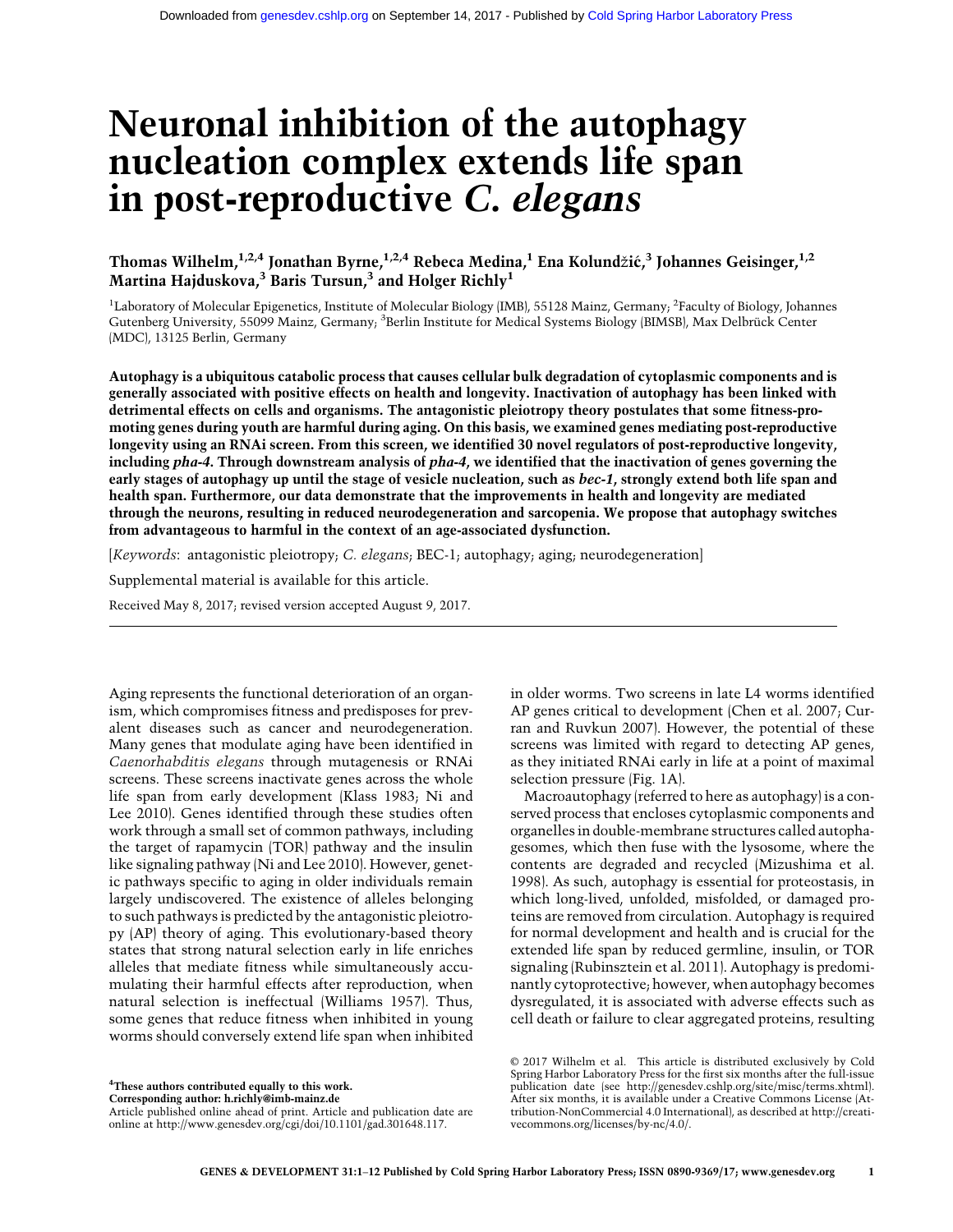

Figure 1. Screening for AP genes uncovers novel regulators of post-reproductive longevity. (A) Screening for AP genes. The force of natural selection (white line) declines over age. AP genes have positive fitness effects (blue region) early in life and negative effects (red region) late in life. Inhibiting genes post-reproductively can identify novel regulators of longevity. (Blue circles) Conventional RNAi screens' initiation points; (red circle) initiation point of our RNAi screen. (B) Potential longevity genes identified from the AP RNAi screen. The percentage of  $rrf$ -3( $pk1426$ ) worms alive at day 30 is shown. Controls used were empty vector (EV), nontargeting GFP (black), novel longevity genes (gray), known longevity genes (khaki), and our top five candidate genes (blue). The red line indicates the threshold for consideration as a longevity candidate. Data represent an average of four replicates  $\pm$  the SEM ([Supple](http://genesdev.cshlp.org/lookup/suppl/doi:10.1101/gad.301648.117/-/DC1)[mental Table 2](http://genesdev.cshlp.org/lookup/suppl/doi:10.1101/gad.301648.117/-/DC1)). (C) Day 9 RNAi against our top candidate genes—eri-1, dot-1.1, cyk-3, ego-1, and pha-4—extended mean treated life span (MTL). All life spans were rrf-3(pk1426). Days represent days after first egg lay. Life span statistics are in [Supple](http://genesdev.cshlp.org/lookup/suppl/doi:10.1101/gad.301648.117/-/DC1)[mental Table 4](http://genesdev.cshlp.org/lookup/suppl/doi:10.1101/gad.301648.117/-/DC1).

in neurodegeneration (Komatsu et al. 2006). Autophagy has in fact been called a double-edged sword in that it can be detrimental in certain disease contexts, either being causal or exacerbating their pathologies (Shintani and Klionsky 2004). However, the role of autophagy in post-reproductive life span has not been investigated.

Here, we introduce a novel post-reproductive screening approach for the identification of unknown longevity genes functioning according to the AP model of aging (Fig. 1A). In our screen, we identified 30 novel regulators of longevity, including the FOXA transcription factor pha-4. Surprisingly, we found that PHA-4 inactivation increases life span through its role in autophagy via BEC-1. Importantly, the inhibition of pha-4 or bec-1 modulates life span conversely over aging, fulfilling the criteria for AP. Our data indicate that global autophagy becomes dysfunctional with age and is blocked at the later steps of autophagosomal degradation. We demonstrate that postreproductive inhibition of the VPS-34/BEC-1/EPG-8 autophagic nucleation complex as well as its upstream regulators strongly extend C. elegans life span. Furthermore, we show that post-reproductive inhibition of bec-1 mediates longevity specifically through the neurons. Thus, in contrast to previous studies that suggest positive roles of autophagy during aging, our data indicate that suppression of early autophagy in aged worms results in improved neuronal integrity, contributing to enhanced global health and culminating in increased longevity.

## Results

## Screening for AP genes identifies regulators of post-reproductive longevity

To screen for potential AP genes that extend post-reproductive life span, we assembled an RNAi library targeting 800 gene regulatory factors involved in chromatin or transcriptional regulation ([Supplemental\)](http://genesdev.cshlp.org/lookup/suppl/doi:10.1101/gad.301648.117/-/DC1). These targets were chosen because disruption of such factors is often detrimental to organismal fitness, a requirement for AP. As we inhibited these genes late in life, we were concerned that decreased feeding rates in aged worms (Huang et al. 2004) would preclude robust RNAi phenotypes. Consequently, the screen was carried out in rrf-3 mutant animals, which exhibit enhanced sensitivity to RNAi (Simmer et al. 2002). To generate the large numbers of post-reproductive and age-synchronized worms required for this screen, we developed a large-scale liquid culture system [\(Supplemental Fig. S1A](http://genesdev.cshlp.org/lookup/suppl/doi:10.1101/gad.301648.117/-/DC1)–D). This system allowed for screening in fertile worms, excluding the potential cofounding effects of germline removal or 5-fluoro-2′ deoxyuridine (FUdR) treatment. We conducted gene inactivation in post-reproductive 9-d-old worms by sorting them into 24-well agar plates that contained the RNAi feeding library. Longevity candidates were identified by the presence of live worms at day 32, when most of the control worms were dead. We identified 36 longevity genes (5% of the library), 30 of which have never been linked previously with life span extension (Fig. 1B; [Supple](http://genesdev.cshlp.org/lookup/suppl/doi:10.1101/gad.301648.117/-/DC1)[mental Table 2\)](http://genesdev.cshlp.org/lookup/suppl/doi:10.1101/gad.301648.117/-/DC1). Examining the listed phenotypes for these new longevity genes in WormBase (version WS258), we found that 19 are good AP candidates owing to phenotypes associated with lethality as well as with defects in development, reproduction, growth, and health [\(Supplemental Table 2\)](http://genesdev.cshlp.org/lookup/suppl/doi:10.1101/gad.301648.117/-/DC1). We validated the efficacy of our screen in identifying novel longevity regulators through conventional life span assays of our top five candidates (Fig. 1C). The observed extension of mean treated life span (MTL) for these candidates ranged from 12% (eri-1) to 33% (pha-4). We used the rrf-3 strain for follow-up experiments unless stated otherwise.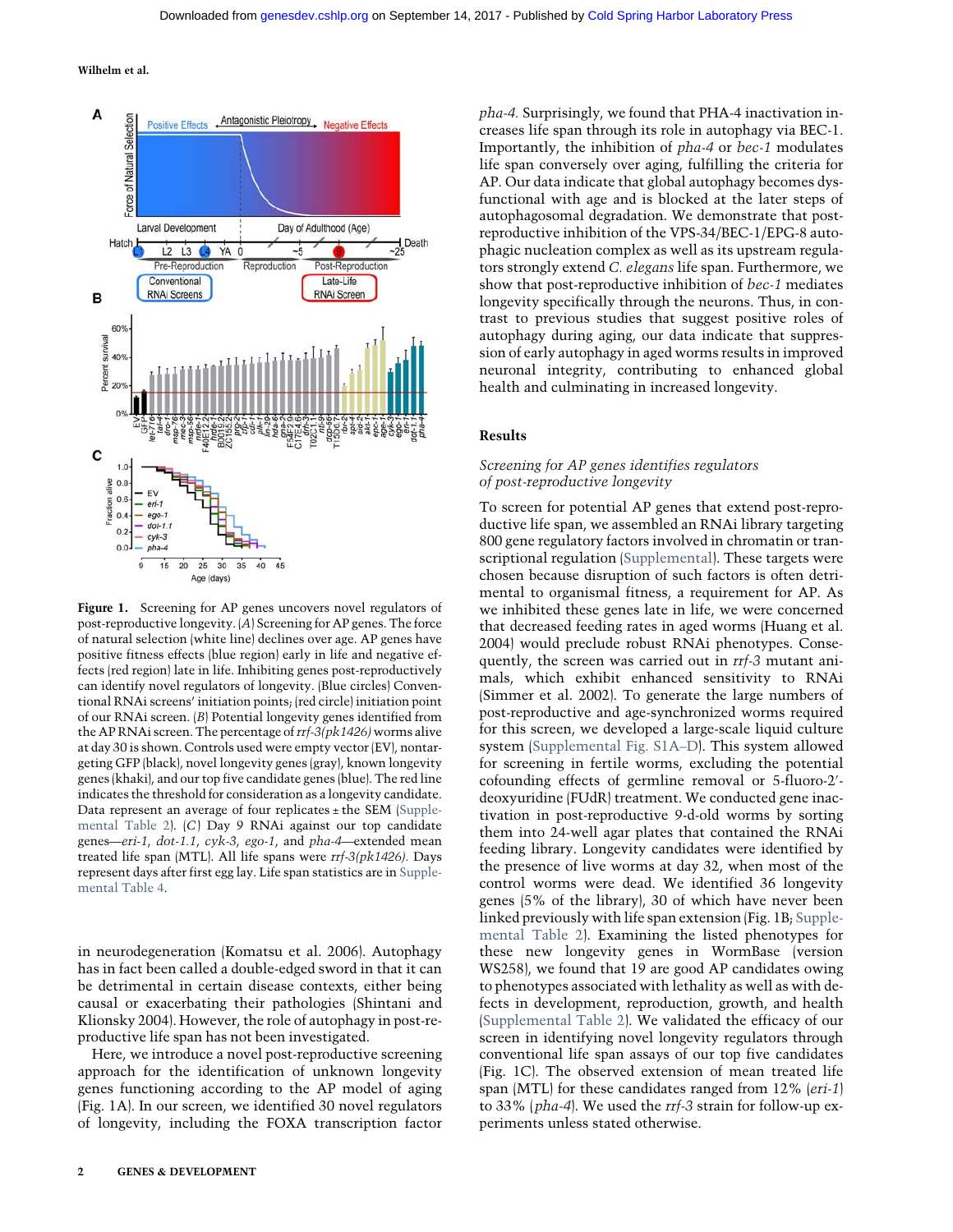#### Late-life bec-1 inhibition extends life span

## PHA-4 and BEC-1 exhibit AP and improve health span upon post-reproductive inhibition

We focused on PHA-4/FOXA as a prime AP candidate due to its crucial role in development (targeting >4000 genes) (Zhong et al. 2010) and because its early inactivation is known to reduce life span (Sheaffer et al. 2008). Activation of pha-4 induces autophagy and regulates longevity in diet-restricted and germline-less animals (Hansen et al. 2008; Lapierre et al. 2011). Additionally, the critical autophagy nucleation factor BEC-1 is a transcriptional target of PHA-4 (Zhong et al. 2010). In general, autophagy is associated predominantly with its positive effects on health and longevity (Rubinsztein et al. 2011). Given the strong association of pha-4 and autophagy, we determined whether autophagy could have a pleiotropic role in postreproductive longevity.

As shown previously in young worms (Lapierre et al. 2011), we demonstrated that both key autophagy genes bec-1 and unc-51 remain regulated by PHA-4 in aged worms [\(Supplemental Fig. S2A\)](http://genesdev.cshlp.org/lookup/suppl/doi:10.1101/gad.301648.117/-/DC1). Furthermore, GFP:: LGG-1 focus formation, which marks autophagosomal membranes, was strongly reduced upon pha-4 and bec-1 inactivation at day 9 [\(Supplemental Fig. S2B](http://genesdev.cshlp.org/lookup/suppl/doi:10.1101/gad.301648.117/-/DC1)–G). By inactivating bec-1 from day 9, we tested whether PHA-4 mediates its longevity effect through BEC-1. Inhibition of bec-1 caused a 63% MTL extension, twice that of pha-4 (Fig. 2A; [Supplemental Fig. S2H\)](http://genesdev.cshlp.org/lookup/suppl/doi:10.1101/gad.301648.117/-/DC1). As BEC-1 acts downstream from



PHA-4 in the autophagic cascade (Lapierre et al. 2011), the differences in MTL extension were unanticipated. The reduced life span effect of PHA-4 inactivation could be due to its broad spectrum of target genes (Zhong et al. 2010), some of which might have detrimental effects when dysregulated. In support of this, simultaneous inactivation of pha-4 and bec-1 at day 9 caused significant reductions in bec-1 life span extension (Fig. 2B).

The AP hypothesis predicts different longevity effects based on the gene inactivation time point. Consequently, we examined whether pha-4 and bec-1 knockdowns across life span exhibit matching AP effects. We observed a decrease in MTL in larvae and young adult worms, transitioning into a neutral and then positive effect during aging for both genes (Fig. 2C). We determined whether the observed life span extension of both genes translates into an improved health span. Inactivation of pha-4 or bec-1 at day 9 caused the preservation of a youthful pharynx and muscle structure (Fig. 2D,E). In addition, bec-1 knockdown at day 9 significantly improved mobility and pharynx pumping (Fig. 2F,G). These findings suggest that late-life inactivation of both genes extends life span and improves health span. These results collectively imply that pha-4 inactivation mediates life span extension through autophagy via BEC-1. As an integral autophagic component, we proceeded with BEC-1 to further investigate the role of autophagy in the observed life span extension.

> Figure 2. pha-4 and bec-1 extend life span in an AP manner and improve post-reproductive health span. (A) Day 9 RNAi against bec-1 extends MTL by twice that of pha-4. For knockdown validation, see [Supplemental](http://genesdev.cshlp.org/lookup/suppl/doi:10.1101/gad.301648.117/-/DC1) [Figure S2, F and G.](http://genesdev.cshlp.org/lookup/suppl/doi:10.1101/gad.301648.117/-/DC1) (B) Inactivation of pha-4 at day 9 in combination with bec-1 reduces MTL extension compared with bec-1 knockdown alone. Quantitative PCR (qPCR) validation is in [Supplemental Table S12.](http://genesdev.cshlp.org/lookup/suppl/doi:10.1101/gad.301648.117/-/DC1) (C) Inhibition of pha-4 and bec-1 at different times across life shows differing effects, depending on the RNAi initiation time point. Depicted is the relative percentage change inMTL ± SEM compared with control. qPCR validation is in [Supplemental Table S12.](http://genesdev.cshlp.org/lookup/suppl/doi:10.1101/gad.301648.117/-/DC1) (D) Day 9 RNAitreated worms were scored at day 20 for pharynx degradation on a three-point scale.  $n = 90$ . White arrows indicate damage of the corpus, isthmus, and terminal bulb. Bar, 30 µm. Magnification, 63×. (∗∗∗∗) P < 0.0001. (E) Day 9 RNAi-treated worms were scored at day 20 for phalloidin-stained muscle damage on a five-point scale.  $n = 120$ . White arrows indicat sites of muscle damage. Bar, 30 µm. Magnification, 63×. (\*\*\*\*)  $P < 0.0001$ . (F) Day 20 quantification of body movement in rrf-3 (pk1426) worms, as measured by body bend counts. Data are depicted as a box plot with minimum to maximum values. RNAi against bec-1 was initiated at day 9. *n* = 50. (\*\*\*\*) *P* < 0.0001. (*G*) Day 20 quantification of pharynx pumping rate in rrf-3(pk1426) worms. Data are depicted as a box plot with minimum to maximum values. RNAi against *bec-1* was initiated at day 9.  $n =$ 50. (∗∗∗∗) P < 0.0001. All life spans were rrf-3(pk1426). Days represent days after first egg lay. Life span statistics are in [Supplemental Tables S4](http://genesdev.cshlp.org/lookup/suppl/doi:10.1101/gad.301648.117/-/DC1) and [S5.](http://genesdev.cshlp.org/lookup/suppl/doi:10.1101/gad.301648.117/-/DC1)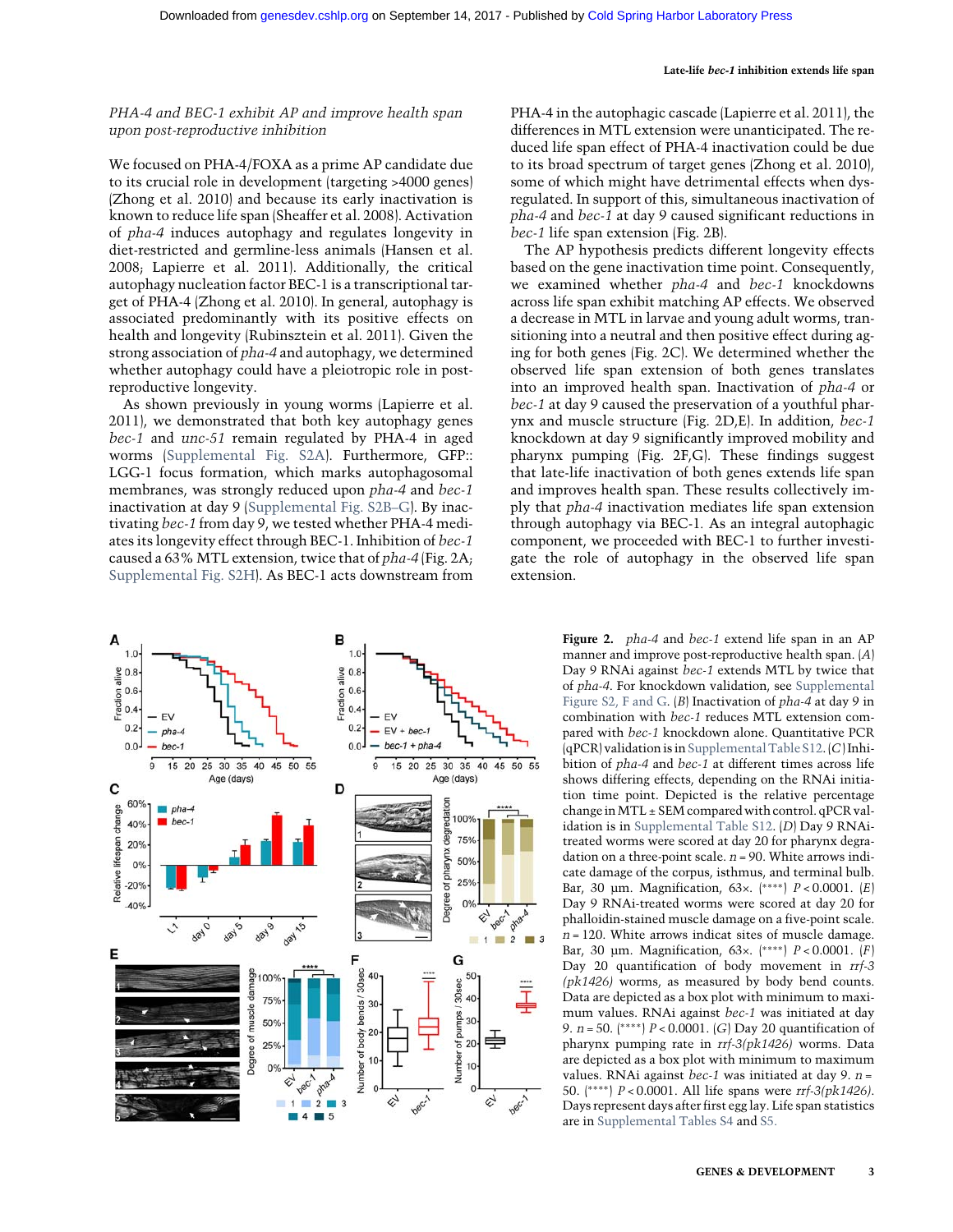## Post-reproductive BEC-1 suppression mediates longevity through its canonical role in autophagy

BEC-1 exists in at least two distinct protein complexes, with either CED-9/Bcl-2 or VPS-34 and EPG-8 inhibiting caspase-mediated apoptosis or promoting autophagic nucleation, respectively (Takacs-Vellai et al. 2005; Yang and Zhang 2011). Inactivation of bec-1 triggers CED-4-dependent apoptotic cell death (Takacs-Vellai et al. 2005). Combinatorial suppression of bec-1 and ced-4 at day 9 did not alter bec-1-meditated MTL extension (Fig. 3A), suggesting an apoptosis-independent longevity mechanism. However, RNAi against either epg-8 or vps-34 at day 9 caused life span extensions similar to bec-1 knockdown (Fig. 3B). Inactivation of epg-8 or vps-34 from the first day of adulthood caused a significantly reduced life span ([Supplemen](http://genesdev.cshlp.org/lookup/suppl/doi:10.1101/gad.301648.117/-/DC1)[tal Fig. S3A\)](http://genesdev.cshlp.org/lookup/suppl/doi:10.1101/gad.301648.117/-/DC1), implying that AP is a common feature of the VPS-34/BEC-1/EPG-8 autophagic nucleation complex.

We next investigated mitophagy as another principle form of autophagy involving BEC-1 (Palikaras et al. 2015) by inactivating either dct-1 or pink-1 at day 9. Neither condition affected MTL, indicating that mitophagy is unlikely to be involved [\(Supplemental Fig. S3B\)](http://genesdev.cshlp.org/lookup/suppl/doi:10.1101/gad.301648.117/-/DC1). Late-life reduction in autophagy via bec-1 may mediate its longevity effects through up-regulation of the ubiquitin–proteasome system (UPS), the other major protein degradation pathway. However, day 9 inactivation of bec-1 did not impact the chymotrypsin-like activity of the proteasome or the abundance of Lys48-linked polyubiquitin chains that target proteins for degradation ([Supplemental Fig. S3C](http://genesdev.cshlp.org/lookup/suppl/doi:10.1101/gad.301648.117/-/DC1)– [E](http://genesdev.cshlp.org/lookup/suppl/doi:10.1101/gad.301648.117/-/DC1)). Next, we examined whether day 9 inactivation of



pha-4 or bec-1 causes unfolded protein or oxidative stress responses. Expression levels of genes involved in both stress resistance pathways were not significantly altered, which argues against their involvement in the observed longevity phenotype [\(Supplemental Fig. S3F,G\)](http://genesdev.cshlp.org/lookup/suppl/doi:10.1101/gad.301648.117/-/DC1).

## Post-reproductive bec-1 inactivation further extends life span in autophagy-dependent longevity mutants

We tested whether bec-1 inhibition still exhibits an AP phenotype in worms with reduced germline, insulin, or TOR signaling. Longevity mediated via these pathways has been shown to depend on increased autophagy (Meléndez et al. 2003; Hars et al. 2007; Hansen et al. 2008; Sheaffer et al. 2008; Lapierre et al. 2011, 2013). In contrast to observations in young worms (Hansen et al. 2008; Lapierre et al. 2011), the germline-less glp-1 and insulin/IGF-1-like receptor  $daf-2$  mutants showed a significant MTL extension upon day 9 bec-1 RNAi (Fig. 3C,D). Additionally, bec-1 inactivation in daf-2;daf-16 double mutants extended MTL [\(Supplemental Fig. S3H\)](http://genesdev.cshlp.org/lookup/suppl/doi:10.1101/gad.301648.117/-/DC1). Combinatorial inactivation of TOR/let-363 and bec-1 at day 9 also showed an additive effect on MTL in wild-type worms (Fig. 3E). Similar to reports in young animals (Mizunuma et al. 2014), day 9 RNAi against let-363 in rrf-3 mutants did not significantly extend MTL but also did not impact bec-1-mediated longevity ([Supplemental Fig.](http://genesdev.cshlp.org/lookup/suppl/doi:10.1101/gad.301648.117/-/DC1) [S3I\)](http://genesdev.cshlp.org/lookup/suppl/doi:10.1101/gad.301648.117/-/DC1). Our data show a converse modulation of life span by bec-1 even in mutants whose longevity normally strictly depends on autophagy.

> Figure 3. Inactivation of bec-1 extends life span through autophagy and is independent of classical longevity pathways. (A) bec-1 RNAi treatment shows no reduction in effect on MTL when combined with simultaneous ced-4 RNAi treatment at day 9 in rrf-3 (pk1426) worms. qPCR validation is in [Supplemental](http://genesdev.cshlp.org/lookup/suppl/doi:10.1101/gad.301648.117/-/DC1) [Table S12](http://genesdev.cshlp.org/lookup/suppl/doi:10.1101/gad.301648.117/-/DC1). (B) bec-1, vps-34, and epg-8 extend the MTL of rrf-3(pk1426) worms equally when inactivated at day 9. (C) Day 9 RNAi against bec-1 extends the MTL of glp-1(e2141) worms. (D) Day 9 RNAi against bec-1 extends the MTL of rrf-3(pk1426);daf-2(e1370) worms. (E) Combined inactivation of bec-1 and let-363 (TOR) at day 9 in wild-type (N2) worms further extends their MTL compared with let-363 inactivation alone. qPCR validation is in [Supplemental Table S12](http://genesdev.cshlp.org/lookup/suppl/doi:10.1101/gad.301648.117/-/DC1). Days represent days after first egg lay. Life span statistics are in [Supplemental Tables 6 and 7.](http://genesdev.cshlp.org/lookup/suppl/doi:10.1101/gad.301648.117/-/DC1)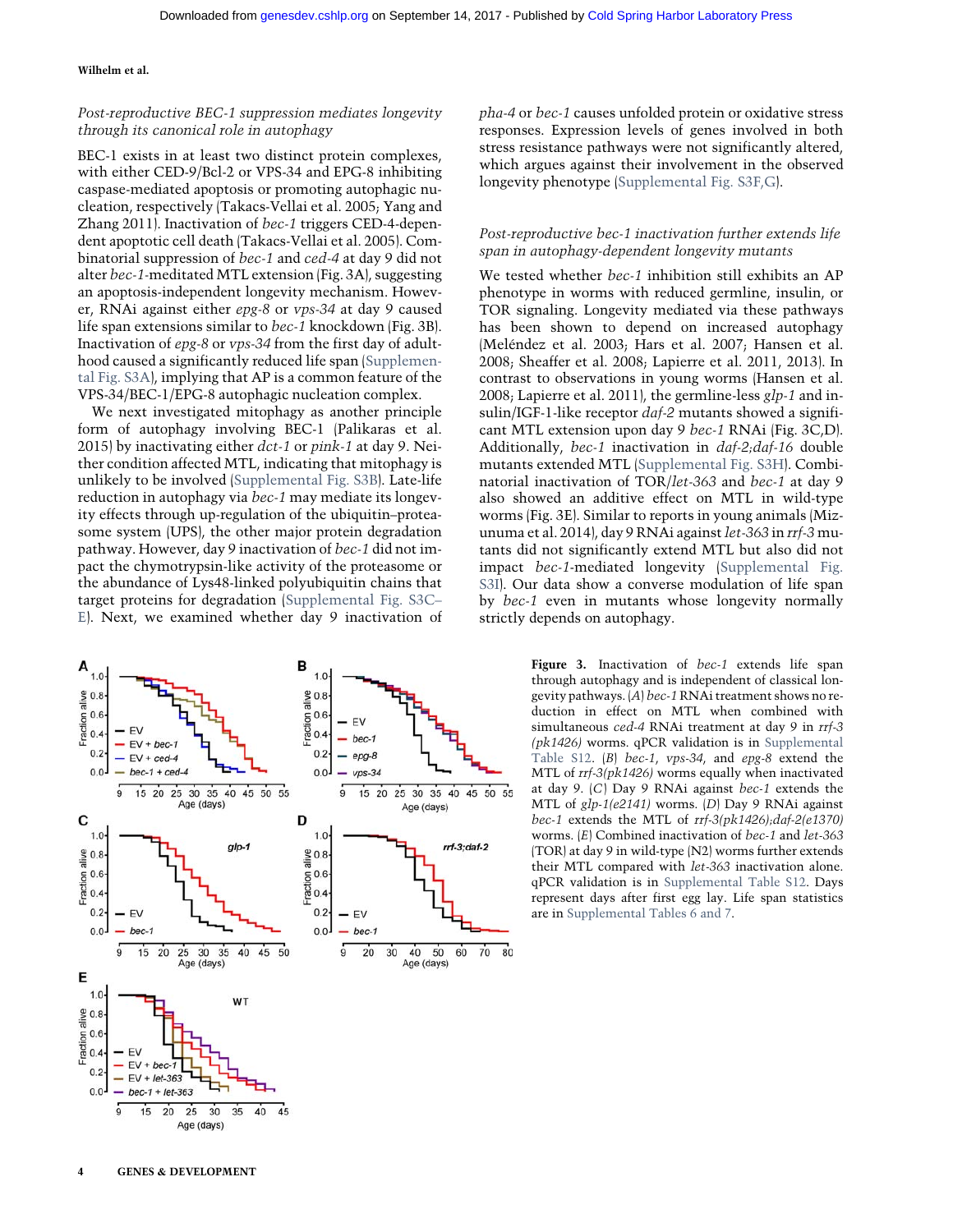#### Late-life bec-1 inhibition extends life span

## Inhibition of the autophagic cascade up until vesicle nucleation extends life span

After autophagy induction via the serine/threonine protein kinase UNC-51 and vesicle nucleation via the BEC-1 complex, autophagy is broken down into further steps that include vesicle expansion, lysosomal fusion, and degradation. We inactivated representative genes from each step at day 9 and examined life span effects (Fig. 4A; [Sup](http://genesdev.cshlp.org/lookup/suppl/doi:10.1101/gad.301648.117/-/DC1)[plemental Table 3](http://genesdev.cshlp.org/lookup/suppl/doi:10.1101/gad.301648.117/-/DC1); [Supplemental Fig. S4A](http://genesdev.cshlp.org/lookup/suppl/doi:10.1101/gad.301648.117/-/DC1)–E). Post-reproductive inhibition of autophagy genes caused a strong MTL extension up to and including the step of vesicle nucleation. After this, inhibition of the later autophagic flux did not similarly increase life span. Interestingly, day 9 inhibition of *lgg-1*, but not its homolog, *lgg-2* (Alberti et al. 2010), significantly reduced life span ([Supplemental Fig.](http://genesdev.cshlp.org/lookup/suppl/doi:10.1101/gad.301648.117/-/DC1) [S4C\)](http://genesdev.cshlp.org/lookup/suppl/doi:10.1101/gad.301648.117/-/DC1). Shortly after lgg-1 inactivation, we further detected a sick and sluggish phenotype in young as well as in old worms (data not shown). This negative phenotype was not observed upon post-reproductive inactivation of any other tested autophagy gene. Notably, this included genes that are critical for the functionality of LGG-1 in autophagy, such as ATG-4.1 (Wu et al. 2012), ATG-7 (Kim et al. 1999), and LGG-3 [\(Supplemental Fig. S4C](http://genesdev.cshlp.org/lookup/suppl/doi:10.1101/gad.301648.117/-/DC1); Mizushima et al. 1998). Also, lgg-1 day 9 RNAi still exerted negative effects when autophagy was independently repressed through simultaneous bec-1 inactivation [\(Supplemental](http://genesdev.cshlp.org/lookup/suppl/doi:10.1101/gad.301648.117/-/DC1) [Fig. S4F,G](http://genesdev.cshlp.org/lookup/suppl/doi:10.1101/gad.301648.117/-/DC1)), which suggest critical nonautophagy functions of LGG-1. Combined, our results show that the inhibition of vesicle nucleation is integrally linked to postreproductive longevity.

## Aged worms exhibit a dysfunctional late autophagic flux

Upon autophagosome formation, GFP::LGG-1 changes its diffuse cytoplasmatic localization to distinct foci that represent autophagic structures (Meléndez et al. 2003; Kang et al. 2007). Interestingly, we detected an age-dependent increase in these autophagic structures by quantifying GFP::LGG-1 foci in the hypodermis (Fig. 4B; [Supplemen](http://genesdev.cshlp.org/lookup/suppl/doi:10.1101/gad.301648.117/-/DC1)[tal Fig. S5A,B\)](http://genesdev.cshlp.org/lookup/suppl/doi:10.1101/gad.301648.117/-/DC1). Next, we used Western blotting to monitor GFP::LGG-1 protein levels across aging. We observed a strong depletion in the GFP::LGG-1 protein pool with age ([Supplemental Fig. S5C\)](http://genesdev.cshlp.org/lookup/suppl/doi:10.1101/gad.301648.117/-/DC1) that was not reflected, however, in a decreasing expression of lgg-1 mRNA [\(Supple](http://genesdev.cshlp.org/lookup/suppl/doi:10.1101/gad.301648.117/-/DC1)[mental Fig. S5D](http://genesdev.cshlp.org/lookup/suppl/doi:10.1101/gad.301648.117/-/DC1)).

After fusion of the autophagosome with the lysosome, Atg8/LC3/LGG-1 reporter proteins are degraded by lysosomal hydrolases (Klionsky et al. 2016). Conversely, the coupled GFP fragment accumulates in the vacuole, as it is relatively resistant to the vacuolar enzymes (Klionsky et al. 2016). The efficiency of lysosomal degradation determines how long the free GFP moiety can be detected. Thus, the ratio of full-length protein to its cleaved reporter indicates the status of the flux (Klionsky et al. 2016). Compared with the full-length GFP::LGG-1 pool, free GFP increased from day 0 to 20 of adulthood (Fig. 4C).

Together, our data support three alternative autophagic flux states in old worms: an increased formation of autophagosomes due to enhanced autophagy induction; inefficient completion of autophagy, resulting in accumulation of autophagic structures; or a combination of both (Klionsky et al. 2016). To discriminate between these options, we monitored GFP::LGG-1 focus levels present in old worms upon day 9 inhibition of proteins involved at different stages of the autophagic flux. Inactivation of pha-4, unc-51, bec-1, and atg-7 at day 9 significantly reduced autophagosome numbers (Fig. 4D; [Supplemental Fig.](http://genesdev.cshlp.org/lookup/suppl/doi:10.1101/gad.301648.117/-/DC1) [S6A](http://genesdev.cshlp.org/lookup/suppl/doi:10.1101/gad.301648.117/-/DC1)–G). As epg-5 and cup-5 function in lysosomal fusion and degradation, respectively, their inactivation is associated with an accumulation of GFP::LGG-1 foci (Tian et al. 2010; Sun et al. 2011). In contrast, we did not observe a significant increase in GFP::LGG-1 foci upon epg-5 or cup-5 RNAi from day 9. This lack of accumulation suggests a blocked late autophagic flux, leading to inefficient autophagy completion. Next, we simulated an inefficient completion of autophagy through genetic or pharmacological perturbation of autophagic degradation by neutralizing lysosomal pH in young and old worms. In young animals, chloroquine treatment or the inactivation of the vacuolar ATPase subunit VHA-15 caused a significant increase in free GFP (Fig. 4E; [Supplemental Fig. S7A](http://genesdev.cshlp.org/lookup/suppl/doi:10.1101/gad.301648.117/-/DC1)). However, these treatments did not increase free GFP levels in aged worms (Fig. 4E,F). Hence, the level of free GFP in young worms with an artificially perturbed late autophagic flux mimics the intrinsic status in old worms.

To further substantiate our analysis of the autophagic flux across aging, we monitored the autophagic substrate SQST-1/p62. Blocking autophagy leads to the accumulation of the adaptor protein SQST-1, which recognizes and loads cargo into the autophagosome for degradation (Tian et al. 2010). We observed a marked increase in SQST-1 with age [\(Supplemental Fig. S7B\)](http://genesdev.cshlp.org/lookup/suppl/doi:10.1101/gad.301648.117/-/DC1), which is supported by a recent proteome analysis (Narayan et al. 2016). We did not detect a matched increase in sqst-1 mRNA expression levels [\(Supplemental Fig. S7C\)](http://genesdev.cshlp.org/lookup/suppl/doi:10.1101/gad.301648.117/-/DC1), which speaks for an accumulation on the protein level. RNAi against different autophagy genes at day 9 did not cause a marked increase in SQST-1 ([Supplemental Fig. S7D](http://genesdev.cshlp.org/lookup/suppl/doi:10.1101/gad.301648.117/-/DC1)). However, we observed a striking SQST-1 accumulation upon bec-1 inactivation at day 0 ([Supplemental Fig.](http://genesdev.cshlp.org/lookup/suppl/doi:10.1101/gad.301648.117/-/DC1) [S7E](http://genesdev.cshlp.org/lookup/suppl/doi:10.1101/gad.301648.117/-/DC1)). The progressive accumulation of SQST-1::GFP ([Sup](http://genesdev.cshlp.org/lookup/suppl/doi:10.1101/gad.301648.117/-/DC1)[plemental Fig. S7B](http://genesdev.cshlp.org/lookup/suppl/doi:10.1101/gad.301648.117/-/DC1)) in spite of increasing numbers of autophagic structures (Fig. 4D) in aged worms corroborates a dysfunction of late-life autophagy. Transcriptional up-regulation of autophagy genes could indicate increased autophagic induction. Using a sequencing approach, we did not observe a systematic up-regulation of autophagy genes over age ([Supplemental Fig. S5D](http://genesdev.cshlp.org/lookup/suppl/doi:10.1101/gad.301648.117/-/DC1)), in line with proteomic observations (Walther et al. 2015). Notably, we detected an ∼20% increase in bec-1 expression across aging.

Our findings imply two possible mechanisms by which post-reproductive inhibition of autophagic vesicle nucleation could be beneficial: Inhibition either alleviates the pressure on the autophagic system to restore productive autophagy or prevents detrimental effects from the early termination of dysfunctional autophagy processes. Hence, we tested for restored productive autophagy by investigating whether bec-1-mediated life span extension requires lysosomal degradation. Simultaneous inactivation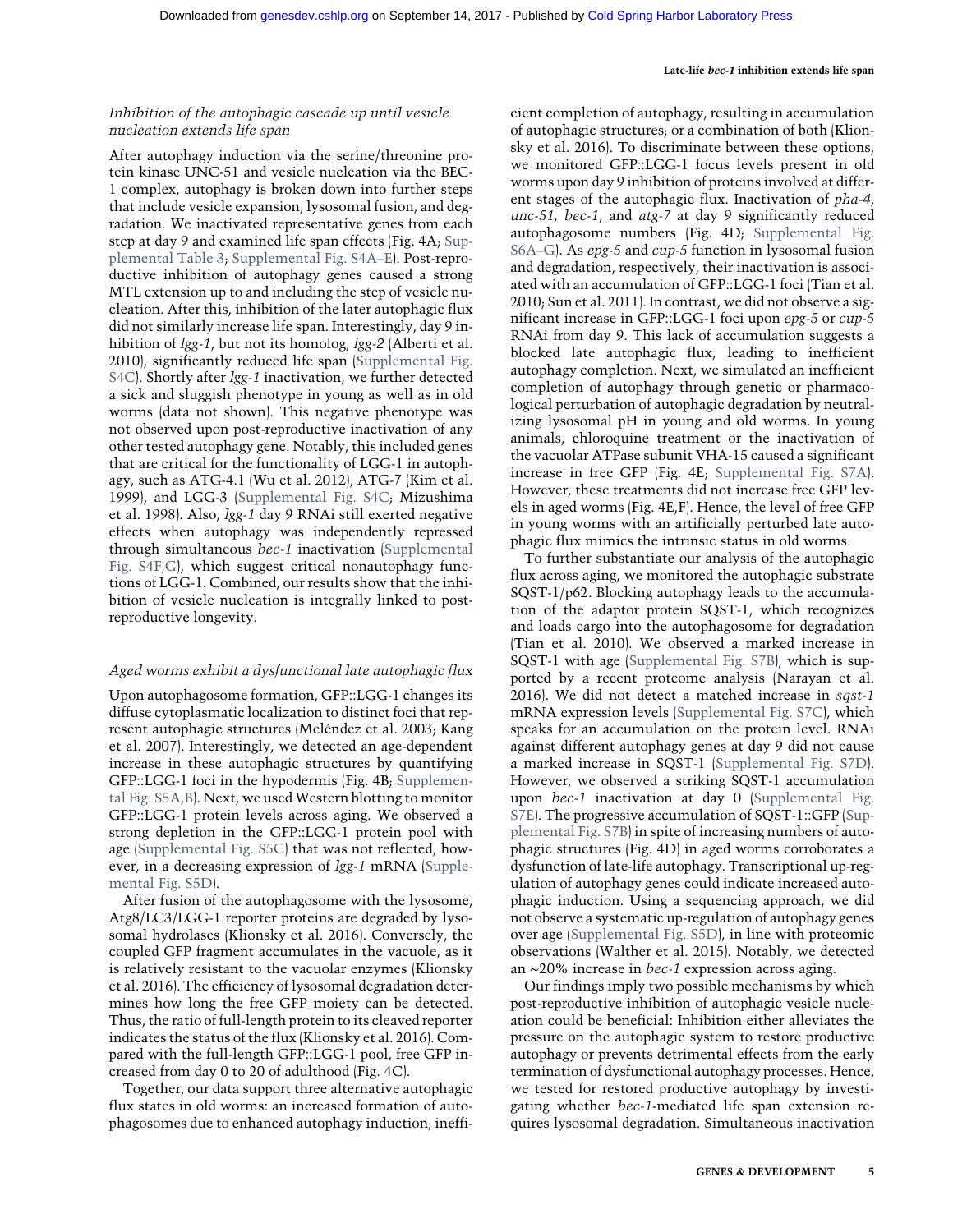

Figure 4. Autophagy is dysfunctional in aged worms, and inhibition of its initiation increases life span. (A) Day 9 RNAi against genes involved in autophagosome regulation (I), induction (II), nucleation (III), expansion/maturation  $(IV)$ , lysosomal fusion  $(V)$ , and degradation (VI). Relative percentage change in MTL  $\pm$ SEM compared with control is shown. Statistics are in [Supplemental Table 3](http://genesdev.cshlp.org/lookup/suppl/doi:10.1101/gad.301648.117/-/DC1). Gene knockdown validation is shown in [Supplemental](http://genesdev.cshlp.org/lookup/suppl/doi:10.1101/gad.301648.117/-/DC1) [Figure S4E](http://genesdev.cshlp.org/lookup/suppl/doi:10.1101/gad.301648.117/-/DC1). (B) Quantification of GFP::LGG-1 foci over time in hypodermal cells of rrf-3  $(pk1426)$ ;  $lgg-1p$ :: $GFP$ :: $lgg-1$ . Foci were quantified in young and old worms from images at 100 $\times$  magnification.  $n = 50$ . Red lines show median and interquartile range. (∗∗∗∗) P < 0.0001. (C) Representative Western blot of free GFP across life balanced to total GFP:: LGG-1. The cleaved GFP bands correspond to the GFP::LGG-1 degradation products in the autolysosome. (D) Day 15 Quantification of GFP::LGG-1-positive foci in hypodermal cells of rrf-3(pk1426);lgg-1p::GFP::lgg-1 worms following day 9 RNAi knockdown. Foci were quantified from images with 100× magnification.  $n = 50$ . Red lines show median and interquartile range. (∗∗∗∗) P < 0.0001. LGG-1 knockdown validation is shown in [Supple](http://genesdev.cshlp.org/lookup/suppl/doi:10.1101/gad.301648.117/-/DC1)[mental Figure S4G.](http://genesdev.cshlp.org/lookup/suppl/doi:10.1101/gad.301648.117/-/DC1) (E) Representative Western blot of free GFP (balanced to GFP::LGG-1) in young and old worms treated with chloroquine. The cleaved GFP bands correspond to the GFP::LGG-1 degradation products in the autolysosome. (F) Representative Western blot of day 9 RNAi against bec-1, vha-15, and lgg-1 and its effect on free GFP compared with GFP:LGG-1 measured at day 15. The cleaved GFP bands correspond to the GFP::

LGG-1 degradation products in the autolysosome. (G) Day 9 inactivation of lysosomal degradation or acidification in rrf-3(pk1426) has no effect on MTL or the MTL increase mediated by bec-1 inhibition when used in combination. qPCR validation is shown in [Supplemen](http://genesdev.cshlp.org/lookup/suppl/doi:10.1101/gad.301648.117/-/DC1)[tal Table S12](http://genesdev.cshlp.org/lookup/suppl/doi:10.1101/gad.301648.117/-/DC1). All Western blots used antibodies against GFP. Days represent days after first egg lay. Life span statistics are in [Supplemental](http://genesdev.cshlp.org/lookup/suppl/doi:10.1101/gad.301648.117/-/DC1) [Tables S8](http://genesdev.cshlp.org/lookup/suppl/doi:10.1101/gad.301648.117/-/DC1) and [S9.](http://genesdev.cshlp.org/lookup/suppl/doi:10.1101/gad.301648.117/-/DC1)

of bec-1 with either cup-5, vha-13, or vha-15 at day 9 did not affect the bec-1 longevity phenotype (Fig. 4G). While we could successfully inhibit lysosomal acidification in old worms, inactivation of vha-13 or vha-15 at day 9 had no effect on life span [\(Supplemental Figs. S4D](http://genesdev.cshlp.org/lookup/suppl/doi:10.1101/gad.301648.117/-/DC1), [S7F](http://genesdev.cshlp.org/lookup/suppl/doi:10.1101/gad.301648.117/-/DC1),[G](http://genesdev.cshlp.org/lookup/suppl/doi:10.1101/gad.301648.117/-/DC1)). Conversely, the same inactivation strongly reduced the life span of young worms ([Supplemental Fig. S7H\)](http://genesdev.cshlp.org/lookup/suppl/doi:10.1101/gad.301648.117/-/DC1). Thus, bec-1 inactivation at day 9 does not restore productive autophagy. Its AP effects most likely arise as harmful consequences of impaired late stage autophagy.

## Aged wild-type worms show reduced neuronal RNAi and decreased longevity gains upon inhibition of autophagic nucleation

We also examined the effect of inhibition of autophagosome nucleation in wild-type worms. In agreement with published data (Meléndez et al. 2003; Sheaffer et al. 2008), RNAi against bec-1 or pha-4 results in a significant reduction of life span early in life ([Supplemental Fig. S8A,](http://genesdev.cshlp.org/lookup/suppl/doi:10.1101/gad.301648.117/-/DC1) [B](http://genesdev.cshlp.org/lookup/suppl/doi:10.1101/gad.301648.117/-/DC1)). Conversely, day 9 inhibition of autophagy genes in wild type resulted in life span-extending trends similar to those in the rrf-3 mutant but weaker [\(Supplemental](http://genesdev.cshlp.org/lookup/suppl/doi:10.1101/gad.301648.117/-/DC1) [Fig. S8C](http://genesdev.cshlp.org/lookup/suppl/doi:10.1101/gad.301648.117/-/DC1)). bec-1, vps-34, unc-51, and atg-9 all extended life span by ∼30%, whereas pha-4 inactivation from day 9 did not significantly extend wild-type life span [\(Supple](http://genesdev.cshlp.org/lookup/suppl/doi:10.1101/gad.301648.117/-/DC1)[mental Fig. S8C](http://genesdev.cshlp.org/lookup/suppl/doi:10.1101/gad.301648.117/-/DC1)). Combined, this suggests that the weaker effects on longevity in old worms compared with young worms could derive from differences in RNAi efficacy between wild-type and rrf-3 mutant worms. Loss of functional RRF-3 enhances global sensitivity to RNAi in young worms (Simmer et al. 2002). Upon day 9 RNAi against pha-4 and bec-1, we likewise observed a reduced knockdown efficiency in wild type compared with rrf-3 mutants at day 12, which equalized by day 15 [\(Supple](http://genesdev.cshlp.org/lookup/suppl/doi:10.1101/gad.301648.117/-/DC1)[mental Fig. S8D\)](http://genesdev.cshlp.org/lookup/suppl/doi:10.1101/gad.301648.117/-/DC1). Moreover, RNAi is particularly effective in the neurons of rrf-3 mutants compared with wild type, which are largely refractory to neuronal RNAi (Simmer et al. 2002). Using unc-119::gfp as a neuronal reporter, we confirmed that this enhanced neuronal RNAi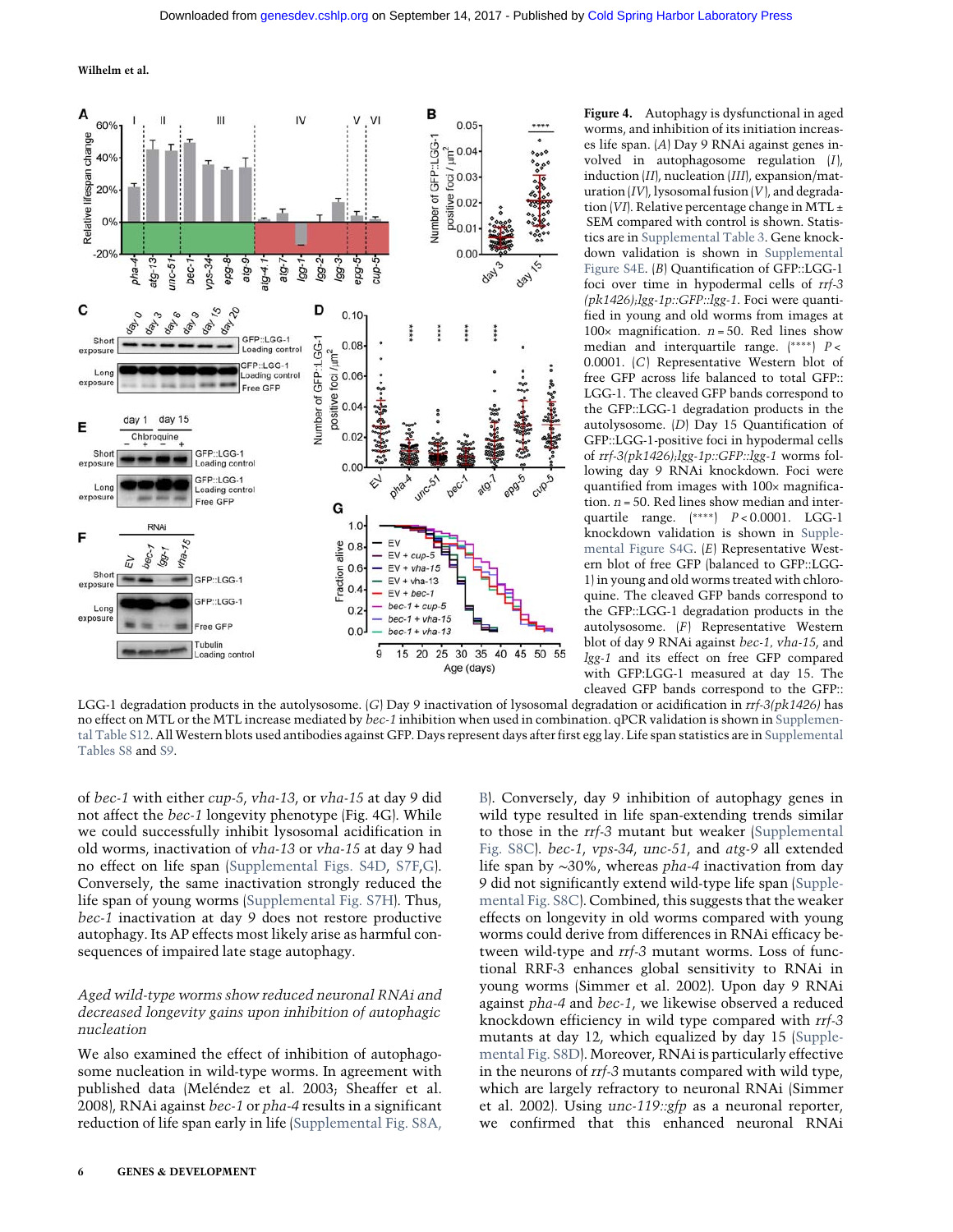sensitivity persists in aged rrf-3 worms [\(Supplemental Fig.](http://genesdev.cshlp.org/lookup/suppl/doi:10.1101/gad.301648.117/-/DC1) [S8E](http://genesdev.cshlp.org/lookup/suppl/doi:10.1101/gad.301648.117/-/DC1)). Combined with the striking MTL differences between the two strains, we were prompted to investigate neuronal contribution to the observed longevity.

## Inhibition of bec-1 extends health span and life span through neurons

We performed life span experiments in the sid-1(−);unc-119p::sid-1(+) mutant strain, which is hypersensitive to RNAi in neurons but refractory in all other tissues (Calixto et al. 2010). Intriguingly, neuron-specific inactivation of bec-1 and vps-34 at day 9 strongly extended MTL by up to 57% (Fig. 5A), whereas atg-7 did not alter life span, and lgg-1 significantly reduced MTL (Fig. 5A). We observed a marked reduction in life span upon neuron-specific bec-1 RNAi at day 0 [\(Supplemental Fig. S9A](http://genesdev.cshlp.org/lookup/suppl/doi:10.1101/gad.301648.117/-/DC1)), which indicates a conserved neuronal AP effect for bec-1. These life span effects mirror those seen in our rrf-3 mutant experiments. Notably, inactivation of bec-1 at day 9, specifically in the germline niche, gut, muscle, or hypodermis, did not affect life span ([Supplemental Fig. S9B\)](http://genesdev.cshlp.org/lookup/suppl/doi:10.1101/gad.301648.117/-/DC1). These results suggest that enhanced neuronal RNAi is likely the main contributor to extended longevity in rrf-3 mutants. Taken together, our observations imply that inhibition of autophagic nucleation extends life span primarily through neurons.

Next, we examined whether neuron-specific inactivation of the nucleation complex via bec-1 accounts for the improvement in global health. Day 9 inactivation of bec-1 in the neurons promoted a youthful muscle structure, improved mobility, and an increased pumping rate (Fig. 5B–D). However, the same inactivation solely in muscle tissue failed to generate similar improvements [\(Supplemental Fig. S9C](http://genesdev.cshlp.org/lookup/suppl/doi:10.1101/gad.301648.117/-/DC1)–E). Additionally, we examined whether inhibition of the early flux through bec-1 would elicit changes in neuronal integrity. Intriguingly, bec-1 in-

![](_page_6_Figure_5.jpeg)

hibition at day 9 resulted in more youthful neurons with a significant reduction in axonal blebbing and fragmentation (Fig. 5E; [Supplemental Fig. S9F,G\)](http://genesdev.cshlp.org/lookup/suppl/doi:10.1101/gad.301648.117/-/DC1). Overall, our data suggest that neuroprotective effects of *bec-1* inactivation mediate an improved muscle function and integrity.

## Discussion

## Novel screening approach for AP in post-reproductive C. elegans

Prevalent age-associated disorders such as cardiovascular diseases, cancer, and neurodegenerative diseases have a strong genetic contribution (Kulminski et al. 2016). With an increasingly aging population, disease prevention as opposed to disease treatment of the elderly is a promising approach for future medicine. However, such preventive therapies require an improved understanding of the genetics of aging. Based on the AP theory of aging, our study illustrates that genetic observations made in young organisms cannot easily be translated into an aged context. In contrast, here we show that key autophagy genes required for normal life span in young worms antagonistically shorten life in post-reproductive worms. In line with this finding, recent human genome-wide association studies showed that disease risk associated with a given allele is highly sensitive to chronological age (Kulminski et al. 2016; Rodríguez et al. 2017). However, high-throughput screens for genes affecting life span in C. elegans largely ignored the impact of chronological age, as they were carried out in young worms (Klass 1983; Ni and Lee 2010). To the best of our knowledge, we present here the first postreproductive RNAi screen for genes that behave according to the AP theory of aging. This novel approach led to the identification of 30 previously unknown longevity genes that increase life span upon post-reproductive

> Figure 5. Neuronal inhibition of *bec-1* mediates health and life span effects. (A) Day 9 RNAi against members of the autophagic flux extended MTL in sid-1(pk3321);unc-119p::sid-1 worms. (B) Day 20 quantification of phalloidin-stained muscle damage following day 9 RNAi against bec-1 in sid-1(pk3321);unc-119p::sid-1 worms. The scoring system is the same as used in Figure 1F.  $n = 100$ . (\*\*\*\*)  $P < 0.0001$ .  $|C|$  Quantification of worm mobility measured by body bend counts in sid-1(pk3321);unc-119p::sid-1 worms at day 20. Data are depicted as a box plot with minimun tomaximum values. RNAi against bec-1 was initiated at day 9. n = 50. (∗∗∗∗) P < 0.0001. (D) Day 20 quantification of pharynx pumping rate in sid-1(pk3321); unc-119p::sid-1 worms. Data are depicted as a box plot with minimum to maximum values. RNAi against bec-1 was initiated at day 9. n = 50. (∗∗∗∗) P < 0.0001. (E) Day 20 quantification of longitudinal neuron morphology and integrity in unc-119p::GFP;rrf-3(pk1426) worms treated with RNAi against bec-1 at day 9. Neurons were scored on a three-point scale based on the amount of visible bubbling and neuron integrity. Neurons were quantified from images with  $100\times$  magnification.  $n = 100$ . Bar,  $40 \mu m.$  (\*\*\*\*) P < 0.0001. Days represent days after first egg lay. Life span statistics are in [Supplemental Table 11](http://genesdev.cshlp.org/lookup/suppl/doi:10.1101/gad.301648.117/-/DC1).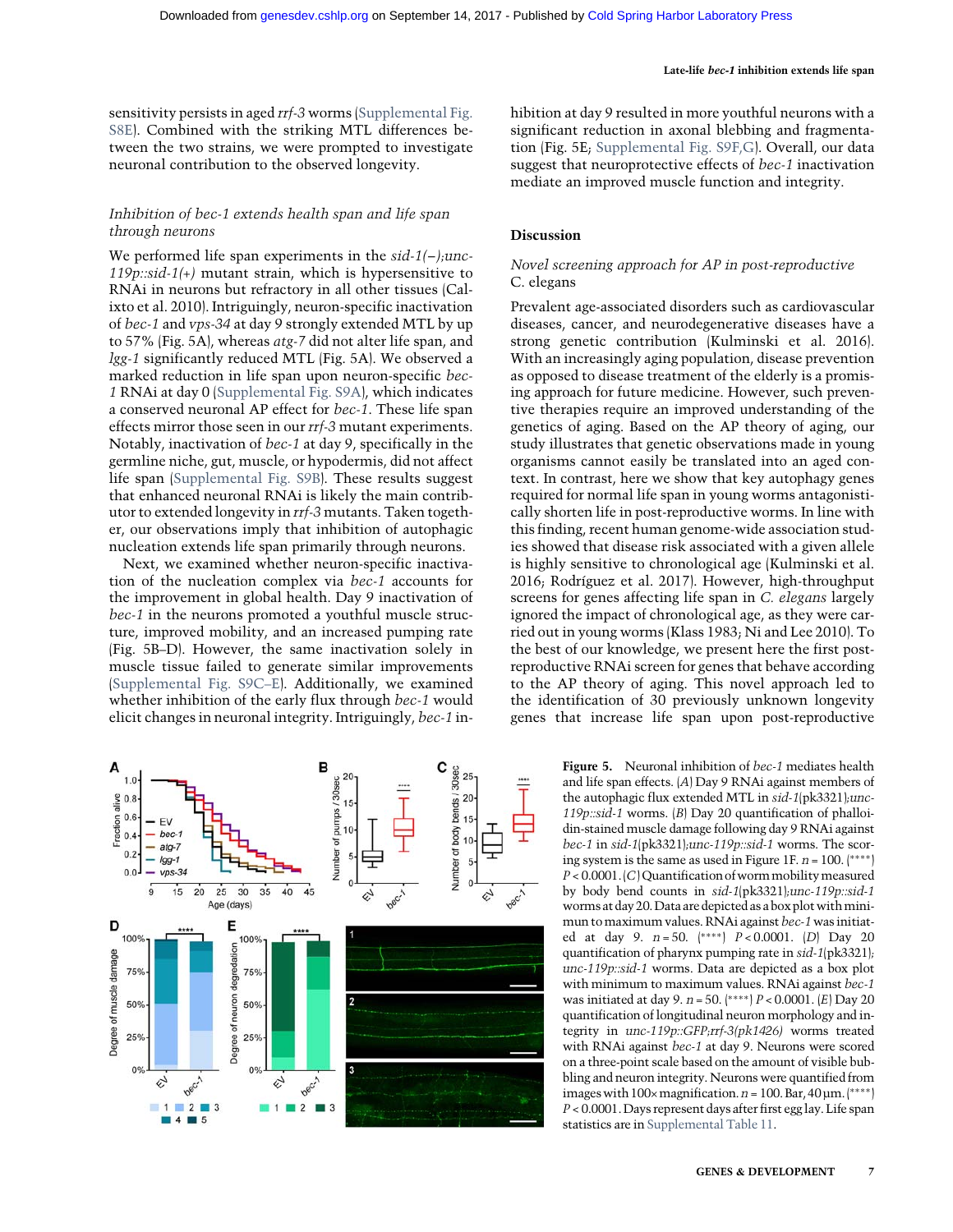inactivation. These findings indicate that AP is a common genetic mechanism that modulates health and life span in an age-dependent manner.

## Dysfunctional autophagy in aged worms

Our data provide evidence for active and possibly enhanced autophagic induction in old worms, resulting in accumulation of autophagic foci that are not cleared, likely due to a blockage in the late flux. This is in line with observations in hepatocytes of aging mice and rats (Terman 1995; Del Roso et al. 2003). We observed an age-related increase in free GFP deriving from the autophagy reporter protein GFP::LGG-1. Free GFP is generated through autolysosomal degradation of GFP::LGG-1/LC3 but accumulates only when the autophagic flux is increased or blocked. To discriminate between these two options, we assessed GFP::LGG-1 cleavage in the presence or absence of genetic and pharmacological inhibition of autolysosomal degradation. If the age-related accumulation of free GFP would emanate from a greater flux, autolysosomal inhibition should result in a further increase of the fluorescent moiety. In contrast, the disruption of autolysosomal acidity through the inhibition of vacuolar ATPase subunit VHA-15 or chloroquine treatment did not alter free GFP levels in aged worms (Fig. 4E,F). These results indicate increasingly dysfunctional rather than enhanced autolysosomal degradation with age. The accumulation of the autophagy receptor SQST-1 in old worms harkens back to studies that showed widespread protein accumulation in aged C. elegans (David et al. 2010; Walther et al. 2015) and implicates ineffective late-life autophagy. We also observed that genes crucially involved in autophagy degradation are dispensable late in life and have no effects on longevity [\(Supplemental Fig. S4D\)](http://genesdev.cshlp.org/lookup/suppl/doi:10.1101/gad.301648.117/-/DC1), which further argues for a dysfunctional autophagic process in aged worms. Moreover, the significant reduction of autophagic structures upon day 9 inactivation of the early autophagic flux (Fig. 4D; [Supplemental Fig. S6A](http://genesdev.cshlp.org/lookup/suppl/doi:10.1101/gad.301648.117/-/DC1)–G) indicates continuing vesicle nucleation with age.

Autophagy represents a quality control system that targets misfolded proteins and thereby prevents their toxic intracellular accumulation. Inhibition of the system in mice leads to the accumulation of toxic protein aggregates and cellular degeneration of cardiomyocytes and neurons (Komatsu et al. 2006; Nakai et al. 2007). As such, autophagy is a major factor that delays aging (Rubinsztein et al. 2011). During aging, organisms are increasingly challenged with large protein aggregates that are poor proteasomal substrates (David et al. 2010; Walther et al. 2015). Thus, one would expect that autophagic activity increases with age. However, many studies detected decreasing autophagic activity during aging (Rubinsztein et al. 2011). It is still unclear how worms could compensate for a dysfunctional autophagic recycling machinery in old age. Proteomic data across life span show an increasing abundance of proteasome components with age (Walther et al. 2015), suggesting that an upregulation of the UPS could be one possibile way that aged animals maintain proteostasis. However, we did not detect further up-regulation of the UPS activity upon bec-1 inactivation from day 9 ([Supplemental Fig. S3D,E](http://genesdev.cshlp.org/lookup/suppl/doi:10.1101/gad.301648.117/-/DC1)), which could indicate that this alternative proteostasis pathway is already compensating for dysfunctional autophagy in old worms.

## Autophagosome nucleation exhibits AP

Through downstream analysis of our screening hit, pha-4, we identified that the observed longevity effects are mediated through inhibition of the key autophagy gene bec-1. Next, we found that BEC-1 mediates its longevity effects through the VPS-34/BEC-1/EPG-8 autophagic nucleation complex rather than through its interaction with the anti-apoptotic protein CED-9/Bcl-2. Notably, BEC-1 and VPS-34 have also been shown to function together in endocytosis (Ruck et al. 2011). However, EPG-8 is not acting in this process (Yang and Zhang 2011), arguing against an involvement of endocytosis in the observed longevity. Hence, our data suggest that post-reproductive inactivation of bec-1 mediated its longevity through its role in autophagy. Surprisingly, day 9 inactivation of bec-1 also extends life span in long-lived worms with reduced germline, insulin, or TOR signaling whose longevity was linked previously to enhanced autophagy (Meléndez et al. 2003; Hars et al. 2007; Hansen et al. 2008; Sheaffer et al. 2008; Lapierre et al. 2011, 2013). Our findings do not contradict these reports, as they studied longevity effects of autophagy in young worms. Rather, our data suggest that, even in the presence of life span-extending mutations, autophagy eventually becomes dysfunctional at old age, altering the process from beneficial to harmful.

Autophagy genes involved in steps subsequent to vesicle nucleation show minor or no longevity effects upon day 9 inactivation even if their inhibition also reduces autophagosome numbers. This is illustrated by ATG-7, which acts immediately downstream from vesicle nucleation and is needed for autophagic vesicle elongation (Kim et al. 1999). Similar to results in young worms (Kang et al. 2007), we observed significantly reduced GFP::LGG-1 focus numbers upon day 9 inactivation of ATG-7 (Fig. 4D). However, day 9 RNAi against atg-7 had only minor effects on life span. Similarly, day 9 inactivation of LGG-1, which by itself is critical for vesicle expansion and completion (Meléndez et al. 2003), did not positively affect C. elegans life span. Interestingly, lgg-1 is the only autophagy gene tested that shows negative effects after day 9. This is potentially due to the roles of LC3/LGG-1 outside autophagy, such as in the endoplasmic reticulum (ER)-associated degradation (ERAD) tuning process (De Haan et al. 2010). As such, there seems to be a decoupling of autophagosome elongation and longevity. Our data indicate that autophagosome numbers are presumably not critical for life span extension but rather that it is important at which stage the flux is inhibited. This suggests that, in the context of age-related autophagic dysfunction, the vesicle nucleation event causes harmful life span-shortening effects.

Notably, post-reproductive inactivation of pha-4 resulted in weaker life span extension than observed for bec-1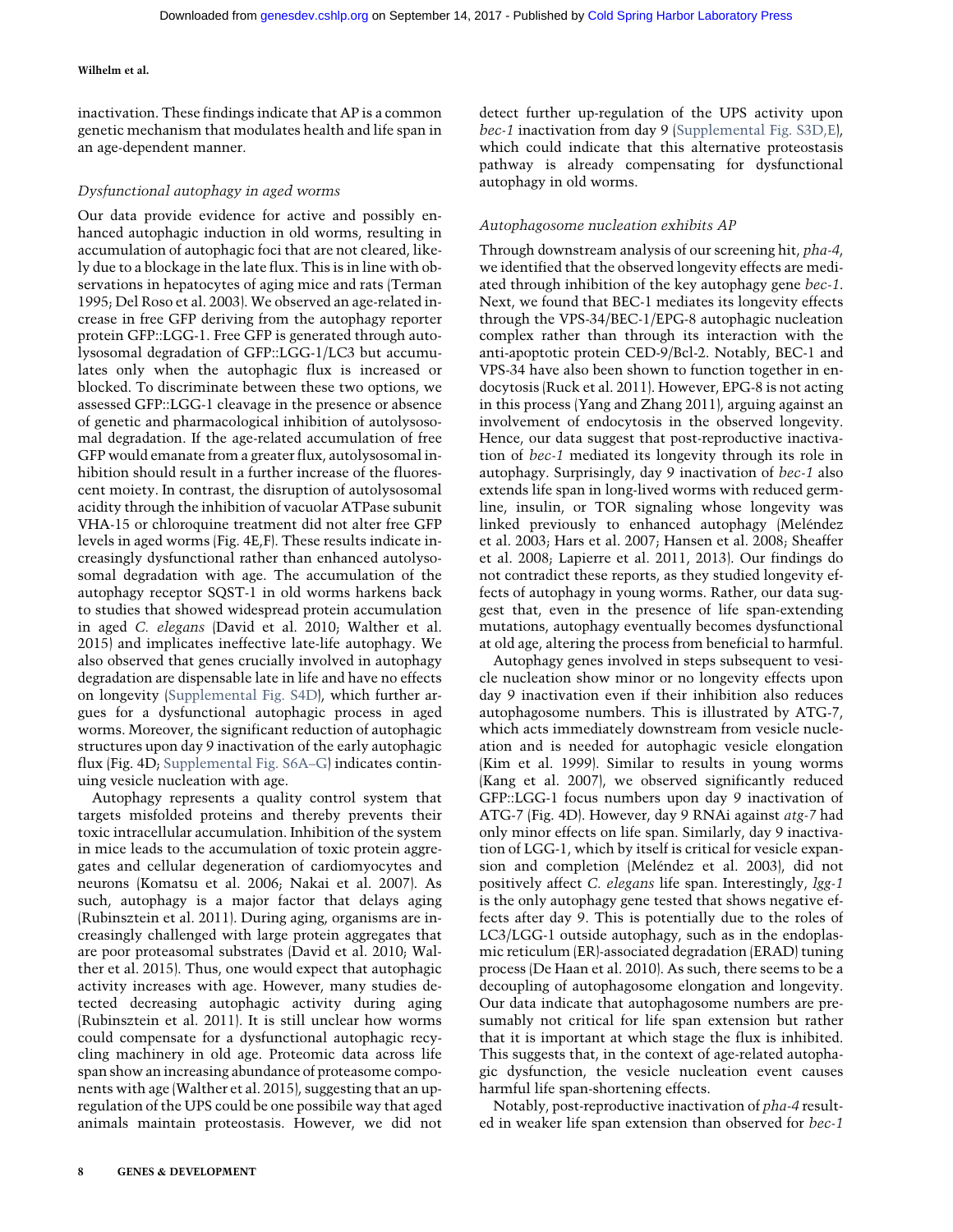RNAi and also reduced bec-1 longevity upon combinatorial inactivation from day 9 (Fig. 2A,B). Besides its role as an upstream transcriptional regulator of bec-1, the transcription factor PHA-4 also targets gene classes that are involved in metabolic processes and defense responses (Zhong et al. 2010). In addition to reducing autophagy, one would expect that post-reproductive inactivation of PHA-4 results in a dysregulation of its nonautophagy target genes. This likely explains the reduced longevity of pha-4 compared with bec-1 RNAi as well as its subtractive life span effect when corepressed with bec-1.

## Inhibition of the autophagy nucleation complex extends life span through neurons

Dysfunctional autophagy has been linked to neuronal degeneration in cell culture as well as in animal models of neurodegenerative diseases (Nixon 2013). Similarly, accumulation of dysfunctional autophagic structures were observed in human Alzheimer's, Parkinson's, and Huntington's disease patients (Nixon 2013). Interestingly, the late autophagic flux rather than the process of autophagosome formation has been frequently reported to be impaired in these neurodegenerative diseases. However, the exact mechanistic link between impairment of the late autophagic flux and neurodegeneration is still a matter of debate and seems to largely depend on the disease context (Nixon 2013). Proposed mechanisms that link late flux dysfunction to neuronal damage include defective retrograde transport, harmful accumulation of autophagosomes and autolysosomes, ineffective organelle clearance, increased reactive oxygen species production, incomplete degradation as a source of cytotoxic products, and cell death through leakage of lysosomal enzymes (Nixon 2013). Interestingly, the inhibition of autophagosome formation has been shown to ameliorate neurodegeneration under disease conditions that show a pathologic accumulation of autophagic vesicles (Yang et al. 2007; Lee and Gao 2009). We demonstrate that neuron-specific inactivation of autophagic flux genes recapitulated the longevity effects seen through their global inactivation, implying that autophagy in the nervous system is as impaired as in the entire organism. Further research is still needed to establish the specific autophagy status in aged C. elegans neurons. Our study suggests that age-associated dysfunctional autophagy causes neurodegeneration and shortens organismal life span. Here we provide the first evidence that inhibition of autophagic vesicle nucleation ameliorates neuronal decline during aging. Furthermore, we show that neuron-specific inactivation of the vesicle nucleation complex through bec-1 is sufficient to extend health and life span in aging C. elegans.

An age-related decline in proteostasis has been associated with the accumulation of misfolded and aggregated proteins that are widely implicated in neurodegeneration (Nixon 2013). When autophagy is dysfunctional in old age, neurons may largely depend on other mechanisms to reduce the cytotoxicity of these aggregates, such as protein sequestration (Arrasate et al. 2004; Walther et al. 2015) or their removal via exophere formation (Melentijevic et al.

2017). Along these lines, ongoing vesicle nucleation that feeds into a dysfunctional autophagic flux may interfere with these neuroprotective pathways (Arrasate et al. 2004; Melentijevic et al. 2017) and thereby aggravate neuronal decline with advancing age. However, the potential involvement of these sequestration pathways in the longevity phenotype described here still remains to be investigated. Also, we cannot exclude unknown life spanshortening signaling events emanating from the autophagic vesicle nucleation complex in late life.

Our study shows that autophagy behaves in an antagonistic manner over life. Specifically, we show that autophagy switches its role from beneficial to detrimental within neurons. Consequently, neuronal inhibition of the autophagic nucleation complex reduces neurodegeneration, ameliorates sarcopenia, and strongly increases life span (Fig. 6). These core findings are of immediate relevance, as they will require a shift in our understanding of the genetic regulation of longevity and specifically autophagy regarding its role in health and aging.

#### Materials and methods

#### C. elegans strains

C. elegans strains were maintained at 20°C using standard procedures (Brenner 1974) unless indicated differently. A complete list of the strains used in this study is in the [Supplemental Material.](http://genesdev.cshlp.org/lookup/suppl/doi:10.1101/gad.301648.117/-/DC1)

![](_page_8_Figure_11.jpeg)

Figure 6. Model depicting age-associated antagonistic effects of autophagy on longevity. (Left panel) Young worms have functional autophagy, and inhibition of vesicle nucleation in these young worms shortens life span. (Right panel) Old worms still have effective autophagy induction but exhibit an age-related dysfunction in autophagic degradation. This is accompanied by ageassociated neurodegeneration. Inhibition of autophagic nucleation in old worms through an unknown mechanism leads to improved neuronal integrity and an accompanying decrease in sarcopenia. This improvement in health acts either causally or in concert with an increase in post-reproductive life span.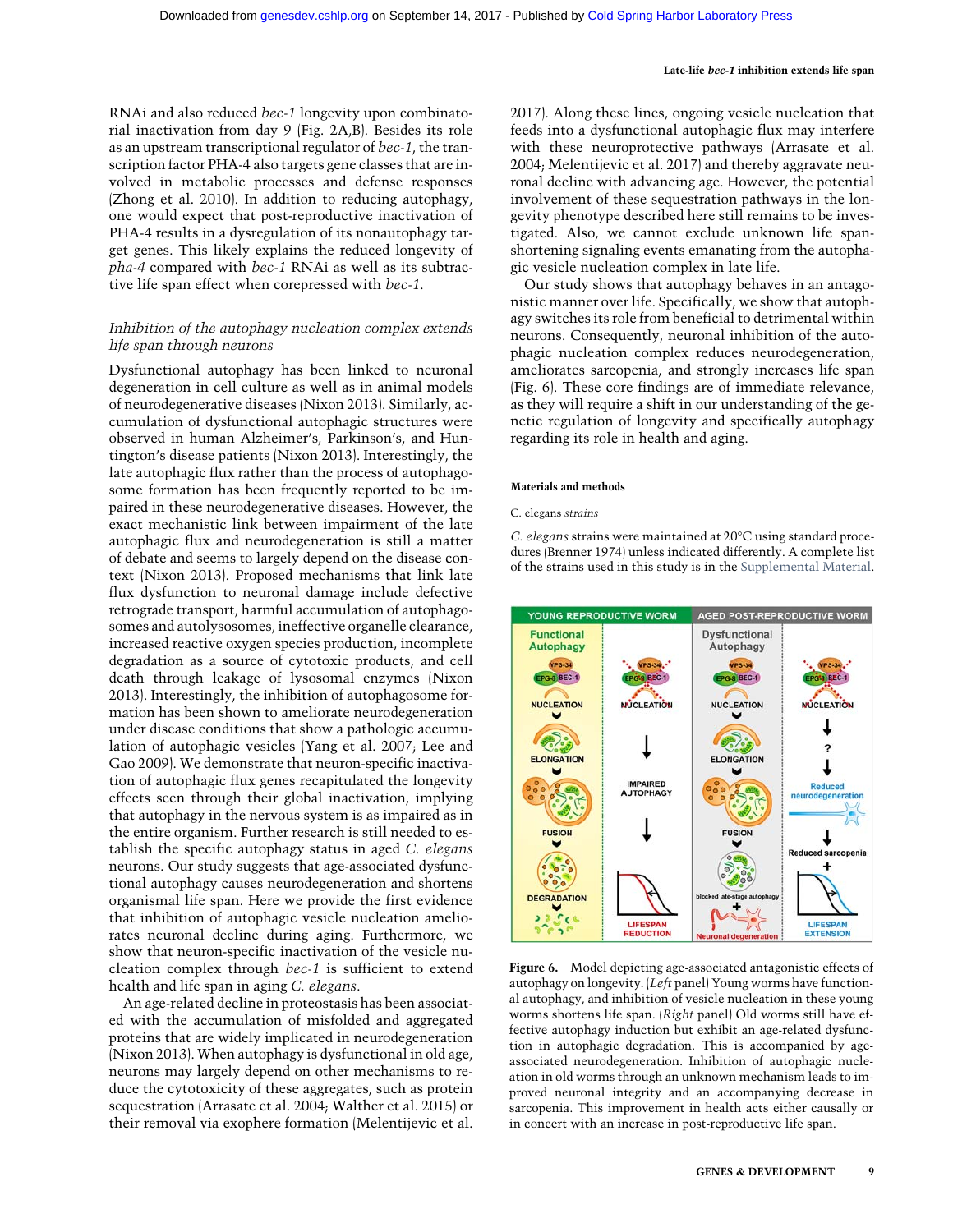#### RNAi screen

Eight-hundred dsRNA-expressing HT115 Escherichia coli bacteria specific to C. elegans gene regulatory factors was prepared from the Ahringer and Vidal libraries [\(Supplemental Table 1\)](http://genesdev.cshlp.org/lookup/suppl/doi:10.1101/gad.301648.117/-/DC1). All clones were sequence-validated using the M13 forward primer. The library was grown overnight in  $2 \times \text{YT}$  medium in deep 96well plates and seeded onto 24-well NGM agar plates with 100 µg/mL ampicillin and 1 mM β-D-isothiogalactopyranoside (IPTG) at 2× native density. A minimum of four replicate wells per RNAi clone was seeded. Nontargeting controls were comprised of four plates of both EV and gfp RNAi. gfp RNAi was a kind gift from Scott Kennedy. rrf-3 mutant worms were synchronized via liquid culture until day 9, cleaned, and sorted with the COPAS Biosorter with 20 worms per well. Live/dead scoring of all wells was performed on day 32, when most control animals were dead. Scoring was performed manually by flushing each well with M9 buffer and immediately counting moving and dead worms. Only worms that could be identified as live or dead were scored; missing worms were not scored. Contaminated wells or offspringcontaining wells were not scored; combined, these conditions represented ∼10% of all wells.

#### Life span assays

Worms were synchronized using liquid culture sedimentation. dsRNA-expressing bacteria were grown overnight, seeded on NGM agar plates with 100 µg/mL ampicillin and 1 mM IPTG, and incubated overnight at room temperature. Day 0 was determined by the appearance of first internal eggs. A total of 105– 140 animals was placed on three to four replicate plates, with 35 worms per 6-cm plate. Worms were picked to new plates and scored every 2 d. For double-RNAi treatment, bacteria were diluted in a 1:1 ratio before being plated at 1× native density. All assays were performed at 20°C. For the temperature-sensitive glp-1 mutant, worms were maintained at the restrictive temperature of 25° C until day 0, when they were transferred to 20°C. In the life span assays indicated in [Supplemental Table S4](http://genesdev.cshlp.org/lookup/suppl/doi:10.1101/gad.301648.117/-/DC1) as "plate only," worms were maintained and synchronized only on plates. Worms were scored as alive until there was no movement after repeated prodding with an eyelash. Worms were censored when they crawled off the plate, were bagged, burst, were dropped on transfer, were contaminated, and burrowed. All RNAi clones used for life span assays were from the Ahringer libary and were sequencevalidated using the M13 forward primer.

#### LGG-1::GFP microscopy

Worms were grown as described and transferred to the respective RNAi treatments at day 9. On the day of analysis, 100 worms from each knockdown condition were paralyzed using 0.5% NaAz and mounted on a 2% agar pad on a glass microscope slide. GFP signals were acquired using a STED superresolution microscope (Leica) at 100× magnifications. Images were taken of the hypodermis, which was identified by locating the plane between the muscle and cuticle. At least 60 total regions were imaged from 50 different worms per replicate with two biological replicates. All images used for comparative quantifications were taken on the same day with the same settings and by the same user.

#### Pharynx imaging and analysis

Worms were grown as described and transferred to the respective RNAi treatments at day 9. On day 20, 50 age-synchronized worms from each knockdown condition were paralyzed using 0.5% NaAz and mounted on a 2% agar pad on a glass microscope slide. The images of the pharynges were acquired on a SP5 microscope (Leica) using the differential intense contrast (DIC) filter and a 63×/1.4 NA oil immersion objective. At least 30 whole worms per condition were imaged in each replicate with three technical replicates. Images were scored blind for pharynx degradation based on a three-point scale of damage related to changes in the structure of the corpus, isthmus, or terminal bulb. Worms with no obvious damage to any of the three parts were scored as 1, worms with damage to only one or two parts were scored as 2, and worms with damage to all three parts were scored as 3. For comparative analysis, all worms were imaged at the same time with the same settings and by the same user. This experiment was carried out in two independent biological replicates.

#### Muscle cell imaging and analysis

Worms were grown as described and transferred to the respective RNAi treatments at day 9. On day 20, 30 age-synchronized worms from each knockdown condition were incubated in fixation buffer (160 mM KCl, 100 mM Tris HCl at pH 7.4, 40 mM NaCl, 20 mM Na<sub>2</sub>EGTA, 1 mM EDTA, 10 mM spermidine HCl, 30 mM Pipes at pH 7.4, 1% Triton X-100, 50% methanol) for 1 h at room temperature with rotation. Worms were washed twice with PBS and incubated in a 1:200 dilution of Phalloidin– Atto 565 (Sigma) in PBS–0.5% Triton X-100 for 4 h at room temperature with rotation. Worms were then mounted on a 2% agar pad on a glass microscope slide. The 561-nm signals were acquired using a STED CW superresolution microscope (Leica) and a 63×/1.4 NA oil immersion objective. At least 40 images comprising two to four cells from 20 different worms were imaged per replicate with three technical replicates. Images were scored blind based on a five-point scale of muscle fiber degradation. Cells showing no obvious degradation were scored as 1; cells with kinks or striations were scored as 2; cells with small lesions combined with striations or other damage were scored as 3; cells with muscle fiber breaks, gross striations, and lesions were scored as 4; and cells in which the muscle fibers were no longer intact were scored as 5. For comparative analysis, all worms were imaged at the same time with the same settings and by the same user. This experiment was carried out in two independent biological replicates.

#### Pharynx pumping assay

Worms were grown in liquid culture and transferred to the respective RNAi treatments at day 9. On day 20, 50 age-synchronized worms from each knockdown condition were transferred individually to an agar plate seeded with a bacterial lawn. The number of contractions in the terminal bulb of the pharynx was scored during a 30-sec period immediately upon transfer using a stereomicroscope. This experiment was carried out in two independent biological replicates.

#### Movement scoring/thrashing assay

Worms were grown as described and transferred to the respective RNAi treatments at day 9. On day 20, 50 age-synchronized worms from each knockdown condition were transferred individually in a 20-µL drop M9 buffer on a Petri dish. After a 30-sec recovery period, the numbers of body bends were scored during a 30-sec period using a stereomicroscope. A body bend was defined as a change in the reciprocating motion of bending at the midbody. This experiment was carried out in two independent biological replicates.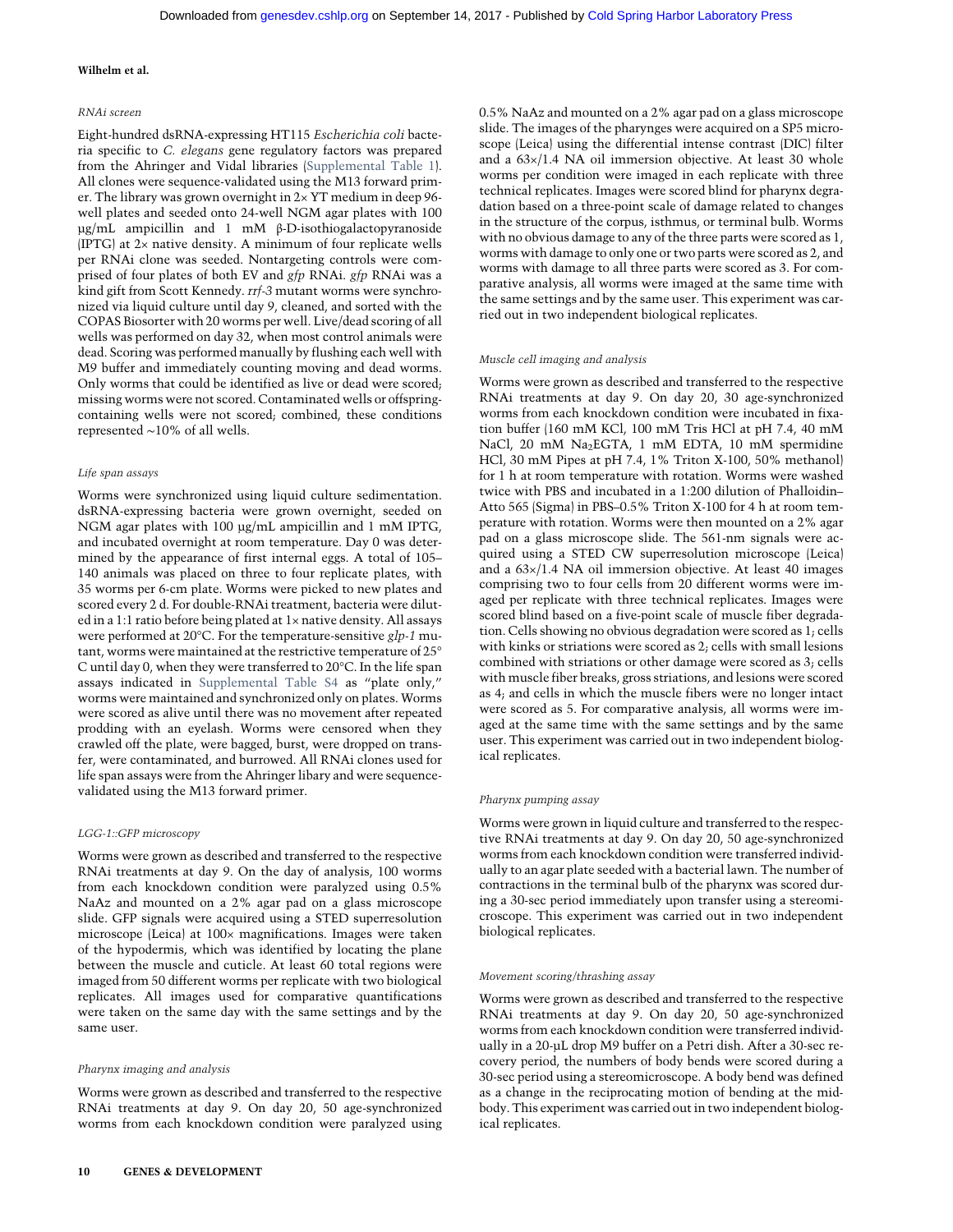#### Imaging and analysis of the axonal network

Worms were grown as described and transferred to the respective RNAi treatments at day 9. On day 20, >100 age-synchronized worms from each knockdown condition were paralyzed using 0.5% NaAz and mounted on a 2% agar pad on a glass microscope slide. GFP signal was acquired using a STED superresolution microscope (Leica) at magnifications of 40×/1.2 NA oil immersion objective. Head regions of at least 50 different worms were imaged per knockdown condition and replicate. Axonal degeneration was scored on a three-point scale based on the amount of visible bubbling and neuron integrity. An intact axon without visible bubbling, kinks, or gaps was type 1; a slightly damaged axon with a medium amount of bubbling, occasional kinks, or very few to no gaps was type 2; and a largely disrupted axon with a high amount of bubbling and frequent gaps was type 3. All images used for comparative quantifications were taken on the same day with the same settings and by the same user. This experiment was carried out in two independent biological replicates.

#### Western blotting

Worms were grown as described and transferred to the respective RNAi treatments at day 9. For each time point or knockdown condition, samples from 200 synchronized animals were harvested, washed three times with M9 buffer and once with ddH<sub>2</sub>O, and suspended in 2× standard Laemmli buffer via 10 min of boiling. The samples were subjected to standard SDS-PAGE and Western blotting. The antibodies used were monoclonal mouse anti-GFP (1:10,000; Roche), mouse monoclonal (6G6) anti-RFP (1:1000; Chromotek), mouse monoclonal anti-α-Tubulin (1:10,000; Sigma), and rabbit monoclonal anti-ubiquitin (Lys48-specific Apu2 clone; 1:1000; Millipore). Antibodies were diluted in PBST (5%milk powder, 0.1% Tween20), which was also used as a blocking agent. For the time-course analysis of cleaved GFP, worms were maintained in liquid culture as described, and a portion of the culture was harvested at each time point following a 40% Percoll wash. This wash was repeated in the event that the cleaned worms contained <95% living worms. Each Western blot is representative of similar results obtained in two independent biological replicates.

#### Chloroquine treatment

To pharmacologically inhibit the lysosome, animals were treated with chloroquine diphosphate salt (Sigma-Aldrich). Briefly, worms were grown as described in liquid culture until day 0 or day 14 and subsequently incubated with 20 mM chloroquine or DMSO vehicle control for 24 h. The drug treatment was performed in M9 liquid medium supplemented with EV HT115 bacteria at a density of  $3 \times 10^9$  cells per milliliter at 20°C while shaking. The worms were harvested at day 15 following a 40% Percoll wash. This wash was repeated in the event that the cleaned worms contained <95% living worms.

#### Statistics

All statistical analysis was performed with Graph Prism 6. P-values for life span curves were calculated using the log-rank (Mantel-Cox) test. MTL was calculated as the mean remaining life span of the worms from the day of first treatment. P-values for quantification of GFP::LGG-1 foci were calculated using the nonparametric Mann-Whitney U-test. P-values for muscle health, pharynx integrity, and neuronal integrity were calculated using a  $\chi^2$  test with two tails and 95% confidence interval. *P*-values for quantitative PCRs (qPCRs), body bend counts, pharynx pump-

#### Late-life bec-1 inhibition extends life span

ing, and chymotrypsin assay were calculated using a two-tailed t-test. Significance was scored as follows for all experiments:  $P < 0.0001$  (\*\*\*\*),  $P < 0.001$  (\*\*\*),  $P < 0.01$  (\*\*), and  $P < 0.05$  (\*).

## Acknowledgments

We thank the Institute of Molecular Biology Core Facilities for their support, especially the Media Laborarory and the Genomics, the Microscopy, and the Bioinformatics Core Facilities. Particular thanks to Kolja Becker for designing the worm count program for life span assays. We thank Alicia Meléndez (Queens College, City University of New York) for providing us with the BEC-1::RFP reporter strain, and Scott Kennedy (Harvard Medical School) for providing bacteria expressing dsRNA constructs targeting GFP. Some strains were provided by the Caenorhabditis Genetics Center, which is funded by National Institutes of Health Office of Research Infrastructure Programs (P40 OD010440). We thank BioGraphix ([http://www.biographix.cz\)](http://www.biographix.cz) for the graphical abstract in Figure 4F. This work was supported by the Boehringer Ingelheim Foundation and a Marie Curie Reintegration grant (321683, call FP7-PEOPLE-2012-CIG). The Large Particle Sorter (Biosorter, Union Biometrica) used for our large-scale RNAi longevity screen was financed through the Deutsche Forschungsgemeinschaft Major Research Instrumentation Program (INST 247/768-1 FUGG).

## References

- Alberti A, Michelet X, Djeddi A, Legouis R. 2010. The autophagosomal protein LGG-2 acts synergistically with LGG-1 in dauer formation and longevity in C. elegans. Autophagy 6: 622–633.
- Arrasate M, Mitra S, Schweitzer ES, Segal MR, Finkbeiner S. 2004. Inclusion body formation reduces levels of mutant huntingtin and the risk of neuronal death. Nature 431: 805–810.
- Brenner S. 1974. The genetics of Caenorhabditis elegans. Genetics 77: 71–94.
- Calixto A, Chelur D, Topalidou I, Chen X, Chalfie M. 2010. Enhanced neuronal RNAi in C. elegans using SID-1. Nat Methods 7: 554–559.
- Chen D, Pan KZ, Palter JE, Kapahi P. 2007. Longevity determined by developmental arrest genes in Caenorhabditis elegans. Aging Cell 6: 525–533.
- Curran SP, Ruvkun G. 2007. Lifespan regulation by evolutionarily conserved genes essential for viability. PLoS Genet 3: 0479–0487.
- David DC, Ollikainen N, Trinidad JC, Cary MP, Burlingame AL, Kenyon C. 2010. Widespread protein aggregation as an inherent part of aging in C. elegans. PLoS Biol 8: 47–48.
- De Haan CAM, Molinari M, Reggiori F. 2010. Autophagy-independent LC3 function in vesicular traffic. Autophagy 6: 994–996.
- Del Roso A, Vittorini S, Cavallini G, Donati A, Gori Z, Masini M, Pollera M, Bergamini E. 2003. Ageing-related changes in the in vivo function of rat liver macroautophagy and proteolysis. Exp Gerontol 38: 519–527.
- Hansen M, Chandra A, Mitic LL, Onken B, Driscoll M, Kenyon C. 2008. A role for autophagy in the extension of lifespan by dietary restriction in C. elegans. PLoS Genet 4: e24.
- Hars ES, Qi H, Ryazanov AG, Jin S, Cai L, Hu C, Liu LF. 2007. Autophagy regulates ageing in C. elegans. Autophagy 3: 93–95.
- Huang C, Xiong C, Kornfeld K, Gordon JI. 2004. Measurements of age-related changes of physiological processes that predict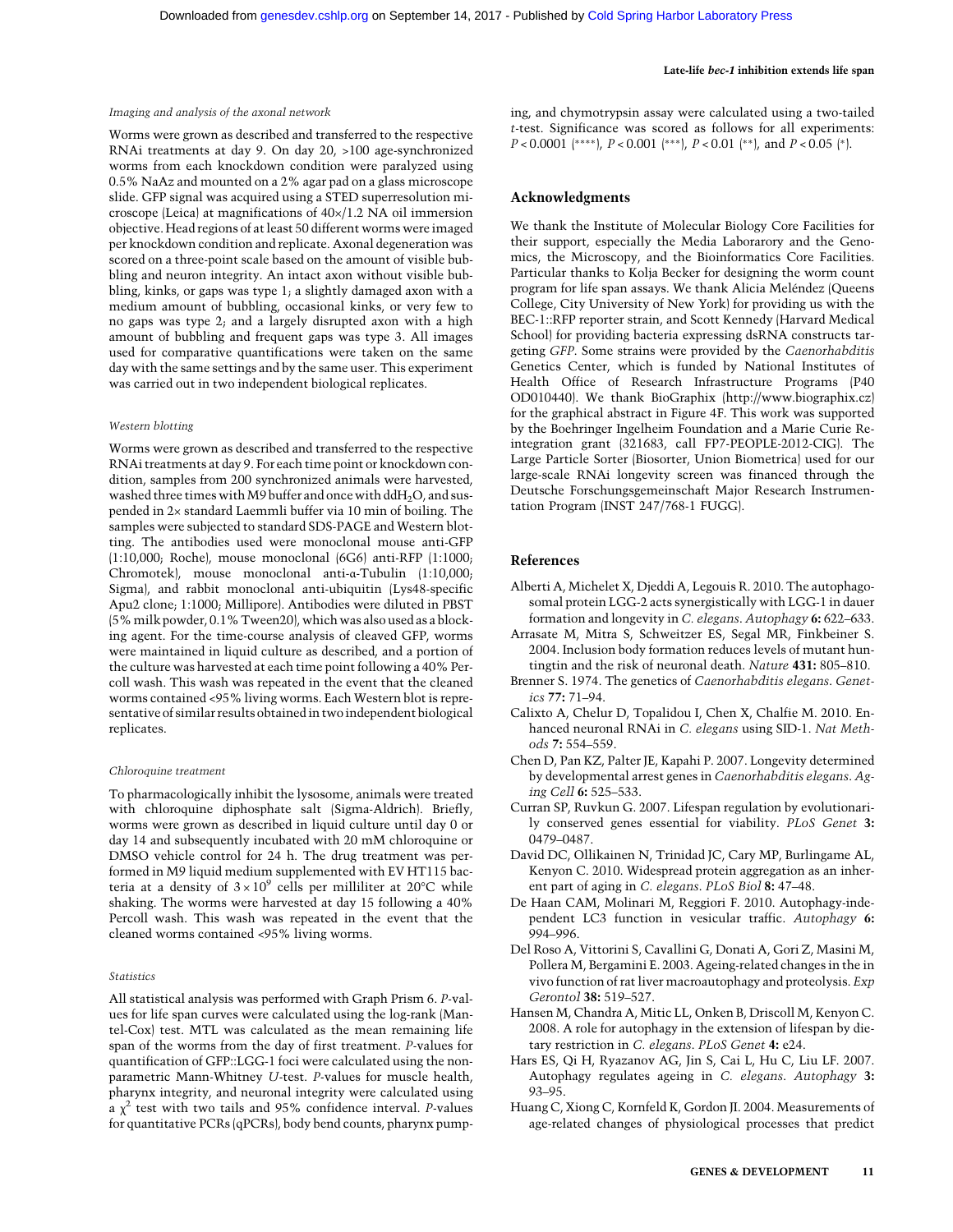lifespan of Caenorhabditis elegans. Proc Natl Acad Sci 101: 8084–8089.

- Kang C, You NJ, Avery L. 2007. Dual roles of autophagy in the survival of Caenorhabditis elegans during starvation. Genes Dev 21: 2161–2171.
- Kim J, Dalton VM, Eggerton KP, Scott SV, Klionsky DJ. 1999. Apg7p/Cvt2p is required for the cytoplasm-to-vacuole targeting, macroautophagy, and peroxisome degradation pathways. Mol Biol Cell 10: 1337–1351.
- Klass MR. 1983. A method for the isolation of longevity mutants in the nematode Caenorhabditis elegans and initial results. Mech Ageing Dev 22: 279–286.
- Klionsky D, Agholme L, Agnello M, Agostinis P, Aguirre-ghiso JA, Ahn HJ, Ait-mohamed O, Brown EJ, Brumell JH, Brunetti-pierri N, et al. 2016. Guidelines for the use and interpretation of assays for monitoring autophagy. Autophagy 8: 445–544.
- Komatsu M, Waguri S, Chiba T, Murata S, Iwata J, Tanida I, Ueno T, Koike M, Uchiyama Y, Kominami E, et al. 2006. Loss of autophagy in the central nervous system causes neurodegeneration in mice. Nature 441: 880–884.
- Kulminski AM, He L, Culminskaya I, Loika Y, Kernogitski Y, Arbeev KG, Loiko E, Arbeeva L, Bagley O, Duan M, et al. 2016. Pleiotropic associations of allelic variants in a 2q22 region with risks of major human diseases and mortality. PLoS Genet 12: e1006314.
- Lapierre LR, Gelino S, Meléndez A, Hansen M. 2011. Autophagy and lipid metabolism coordinately modulate life span in germline-less C. elegans. Curr Biol 21: 1507–1514.
- Lapierre LR, De Magalhaes Filho CD, McQuary PR, Chu C-C, Visvikis O, Chang JT, Gelino S, Ong B, Davis AE, Irazoqui JE, et al. 2013. The TFEB orthologue HLH-30 regulates autophagy and modulates longevity in Caenorhabditis elegans. Nat Commun 4: 2267.
- Lee J-A, Gao F-B. 2009. Inhibition of autophagy induction delays neuronal cell loss caused by dysfunctional ESCRT-III in frontotemporal dementia. J Neurosci 29: 8506–11.
- Meléndez A, Tallóczy Z, Seaman M, Eskelinen E-L, Hall DH, Levine B. 2003. Autophagy genes are essential for dauer development and life-span extension in C. elegans. Science 301: 1387–91.
- Melentijevic I, Toth ML, Meghan AL, Guasp RJ, Harinath G, Nguyen KC, Taub T, Parker AJ, Neri C, Gabel CV, et al. 2017. C. elegans neurons jettison protein aggregates and mitochondria under neurotoxic stress. Nature 542: 367–371.
- Mizunuma M, Neumann-Haefelin E, Moroz N, Li Y, Blackwell TK. 2014. mTORC2–SGK-1 acts in two environmentally responsive pathways with opposing effects on longevity. Aging Cell 13: 869–78.
- Mizushima N, Noda T, Yoshimori T, Tanaka Y, Ishii T, George MD, Klionsky DJ, Ohsumi M, Ohsumi Y. 1998. A protein conjugation system essential for autophagy. Nature 395: 395–398.
- Nakai A, Yamaguchi O, Takeda T, Higuchi Y, Hikoso S, Taniike M, Omiya S, Mizote I, Matsumura Y, Asahi M, et al. 2007. The role of autophagy in cardiomyocytes in the basal state and in response to hemodynamic stress. Nat Med 13: 619–624.
- Narayan V, Ly T, Pourkarimi E, Murillo AB, Gartner A, Lamond AI, Kenyon C. 2016. Deep proteome analysis identifies age-related processes in C. elegans. Cell Syst 3: 144–159.
- Ni Z, Lee SS. 2010. RNAi screens to identify components of gene networks that modulate aging in Caenorhabditis elegans. Briefings Funct Genomics Proteomics 9: 53–64.
- Nixon RA. 2013. The role of autophagy in neurodegenerative disease. Nat Med 19: 983–97.
- Palikaras K, Lionaki E, Tavernarakis N. 2015. Coordination of mitophagy and mitochondrial biogenesis during ageing in C. elegans. Nature 521: 525–528.
- Rodríguez JA, Marigorta UM, Hughes DA, Spataro N, Bosch E, Navarro A. 2017. Antagonistic pleiotropy and mutation accumulation influence human senescence and disease. Nat Ecol Evol 1: 55.
- Rubinsztein DC, Mariño G, Kroemer G. 2011. Autophagy and aging. Cell 146: 682–695.
- Ruck A, Attonito J, Garces KT, Núnez L, Palmisano NJ, Rubel Z, Bai Z, Nguyen KCQ, Sun L, Grant BD, et al. 2011. The Atg6/ Vps30/Beclin 1 ortholog BEC-1 mediates endocytic retrograde transport in addition to autophagy in C. elegans. Autophagy 7: 386–400.
- Sheaffer KL, Updike DL, Mango SE, Friedman JR, Kaestner KH, Panowski SH, Wolff S, Aguilaniu H, Durieux J, Dillin A, et al. 2008. The Target of Rapamycin pathway antagonizes pha-4/FoxA to control development and aging. Curr Biol 18: 1355–64.
- Shintani T, Klionsky DJ. 2004. Autophagy in health and disease: a double-edged sword. Science 306: 990–5.
- Simmer F, Tijsterman M, Parrish S, Koushika SP, Nonet ML, Fire A, Ahringer J, Plasterk RHA. 2002. Loss of the putative RNAdirected RNA polymerase RRF-3 makes C. elegans hypersensitive to RNAi. Curr Biol 12: 1317–1319.
- Sun T, Wang X, Lu Q, Ren H, Zhang H. 2011. CUP-5, the C. elegans ortholog of the mammalian lysosomal channel protein MLN1/TRPML1, is required for proteolytic degradation in autolysosomes. Autophagy 7: 1308–1315.
- Takacs-Vellai K, Vellai T, Puoti A, Passannante M, Wicky C, Streit A, Kovacs AL, Müller F. 2005. Inactivation of the autophagy Gene bec-1 triggers apoptotic cell death in C. elegans. Curr Biol 15: 1513–1517.
- Terman A. 1995. The effect of age on formation and elimination of autophagic vacuoles in mouse hepatocytes. Gerontology 41: 319–326.
- Tian Y, Li Z, Hu W, Ren H, Tian E, Zhao Y, Lu Q, Huang X, Yang P, Li X, et al. 2010. C. elegans screen identifies autophagy genes specific to multicellular organisms. Cell 141: 1042–1055.
- Walther DM, Kasturi P, Zheng M, Pinkert S, Vecchi G, Ciryam P, Morimoto RI, Dobson CM, Vendruscolo M, Mann M, et al. 2015. Widespread proteome remodeling and aggregation in aging C. elegans. Cell 161: 919–932.
- Williams GC. 1957. Pleiotropy, natural selection, and the evolution of senescence. Evolution (NY) 11: 398–411.
- Wu F, Li Y, Wang F, Noda NN, Zhang H. 2012. Differential function of the two Atg4 homologues in the aggrephagy pathway in Caenorhabditis elegans. J Biol Chem 287: 29457–29467.
- Yang P, Zhang H. 2011. The coiled-coil domain protein EPG-8 plays an essential role in the autophagy pathway in C. elegans. Autophagy 7: 159–165.
- Yang Y, Fukui K, Koike T, Zheng X. 2007. Induction of autophagy in neurite degeneration of mouse superior cervical ganglion neurons. Eur J Neurosci 26: 2979–2988.
- Zhong M, Niu W, Lu ZJ, Sarov M, Murray JI, Janette J, Raha D, Sheaffer KL, Lam HYK, Preston E, et al. 2010. Genome-wide identification of binding sites defines distinct functions for Caenorhabditis elegans PHA-4/FOXA in development and environmental response. PLoS Genet 6: e1000848.